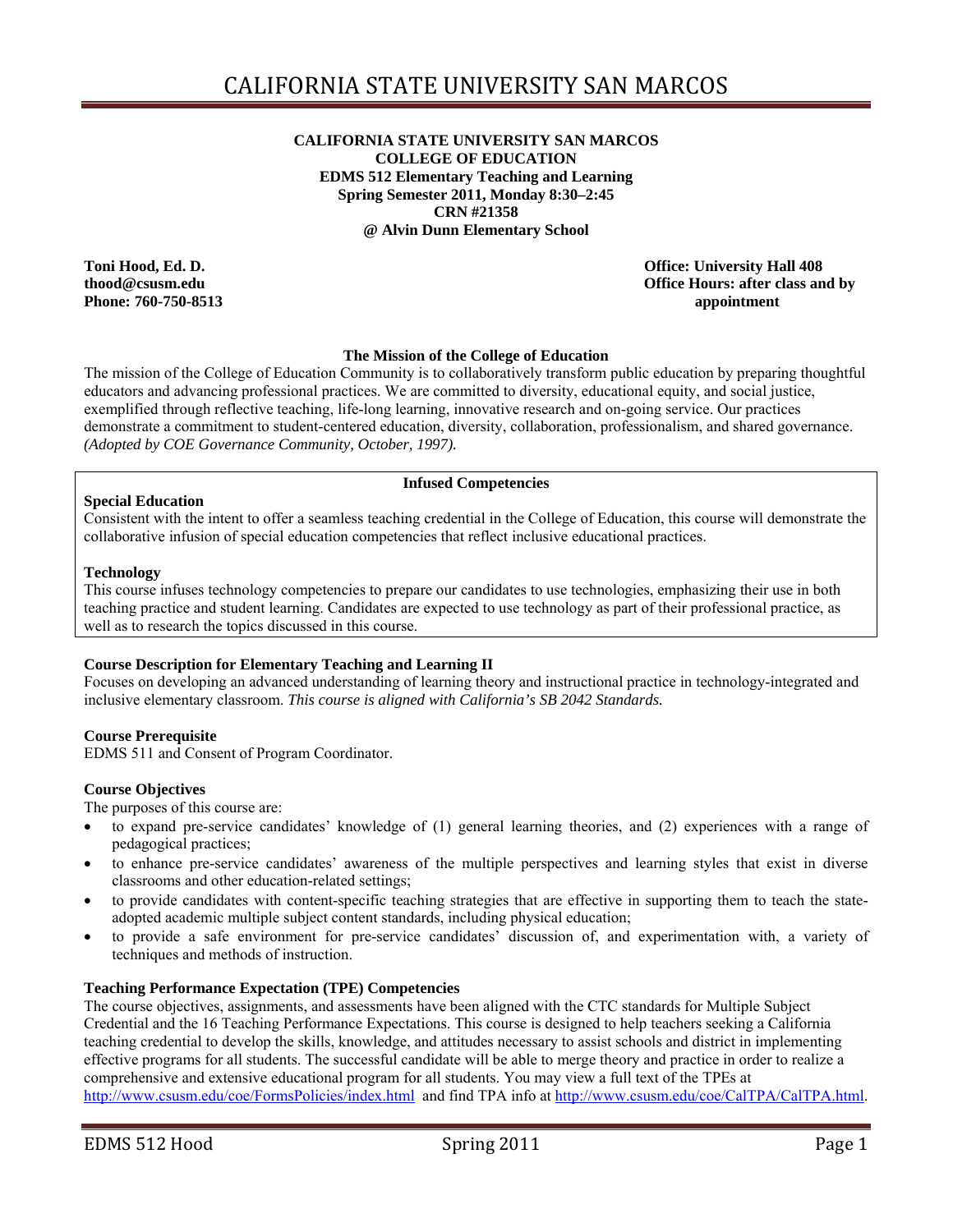The following TPEs are primarily emphasized in EDMX 512 in the artifacts indicated:

TPE 6d – Engaging and supporting all learners (Matrix and IEP/Chapter Presentation)

- *Candidates for a Teaching Credential know and use principles of universal design to differentiate instruction and special populations including students with identified disabilities, students with behavior intervention plans, and students considered gifted and talented have access to and actively participate in the general education core They know the eligibility criteria for special services (e.g., special education, gifted and talented services). They are (formerly Student Study Team) and consultation with general and special education colleagues to minimize referral specialized support personnel to plan, teach, and assess students with special characteristics for whom they are develop accommodations and modifications in curriculum, assessment, and instruction in order to ensure that curriculum. They can articulate the rationale for inclusive educational opportunities for all students. They are familiar with major disability characteristics and strategies for accommodating those differences in the classroom. familiar with their legal and ethical responsibility to participate in the Individual Education Program (IEP) process and implement students' IEPs with integrity. They use pre-referral processes, such as the Student Success Team of students to special education or other exceptional services. They collaborate with special educators and other responsible. They use natural peer supports (e.g., partner learning, peer tutoring, classroom meetings), collaborative teaching and learning methods, and other appropriate materials and technologies (including assistive technologies) to a) create a caring classroom community in which students value one another's differences, b) develop the social competence of and relationships among class members, and c) meet the educational and social/emotional needs of individual students.*
- TPE 10 Instructional Planning (One-Month Plan)
	- establish procedures for routine tasks and manage transitions to maximize instructional time. Based on reflection *Candidates for a Teaching Credential allocate instructional time to maximize student achievement in relation to state-adopted academic content standards for students, instructional goals and scheduled academic tasks. They and consultation, they adjust the use of instructional time to optimize the learning opportunities and outcomes for all students.*

TPE 14 - Educational Technology (One-Month Plan, IEP/Chapter Presentation, and Matrix)

- *Candidates plan and design effective learning environments and experiences supported by technology.*
- *Candidates implement curriculum plans that include methods and strategies for applying technology to maximize student learning.*
- *Candidates use technology to enhance their productivity and professional practice.*

### **Required Texts and Required Web Sites**

- Grant, Carl. A., & Gillette, Maureen. (2006). *Learning to teach everybody's children: Equity, empowerment and education that is multicultural.* Thomson & Wadsworth. **(Also used in EDMS 511)**
- Turnbull A., Turnbull, R. & Wehmeyer, M.L. (2010). *Exceptional lives: Special education in today's school* (6<sup>th</sup> ed). Upper Saddle River, NJ: Pearson, Merrill Prentice Hall. **(Also used in EDMS 511)**
- Villa, R. A.. and Thousand, J. S. (2005). Creating an Inclusive School ( $2<sup>nd</sup>$  ed.). Alexandria, VA: Association for Supervision and Curriculum Development. (**Also used in EDMS 511 and EDUC 350)**
- CA K-12 Physical Education Standards for CA Public Schools http://www.cde.ca.gov/be/st/ss/documents/pestandards.pdf
- Alvin Dunn Elementary School: http://www.smusd.org/ad/site/default.asp
- Teach Like a Champion videos: http://www.youtube.com/watch?v=r1CMvuFLfxc

#### **Recommended Texts**

- McCarney, S. B., & Wunderlich, K. C.**,** (2009). *Pre-referral intervention management* (3rd ed.)*.* Mt. Laurel, NJ: Hawthorne Publishing.
- VA: Association for Supervision and Curriculum Development. **(Available as an e-book online. Connect at**  Tomlinson, C. A. (1999). *The differentiated classroom: Responding to the needs of all learners.* Alexandria, **this site:**

http://pac.csusm.edu/search~S5?/atomlinson/atomlinson/1%2C27%2C52%2CB/frameset&FF=atomlinson+caro l+a&1%2C%2C8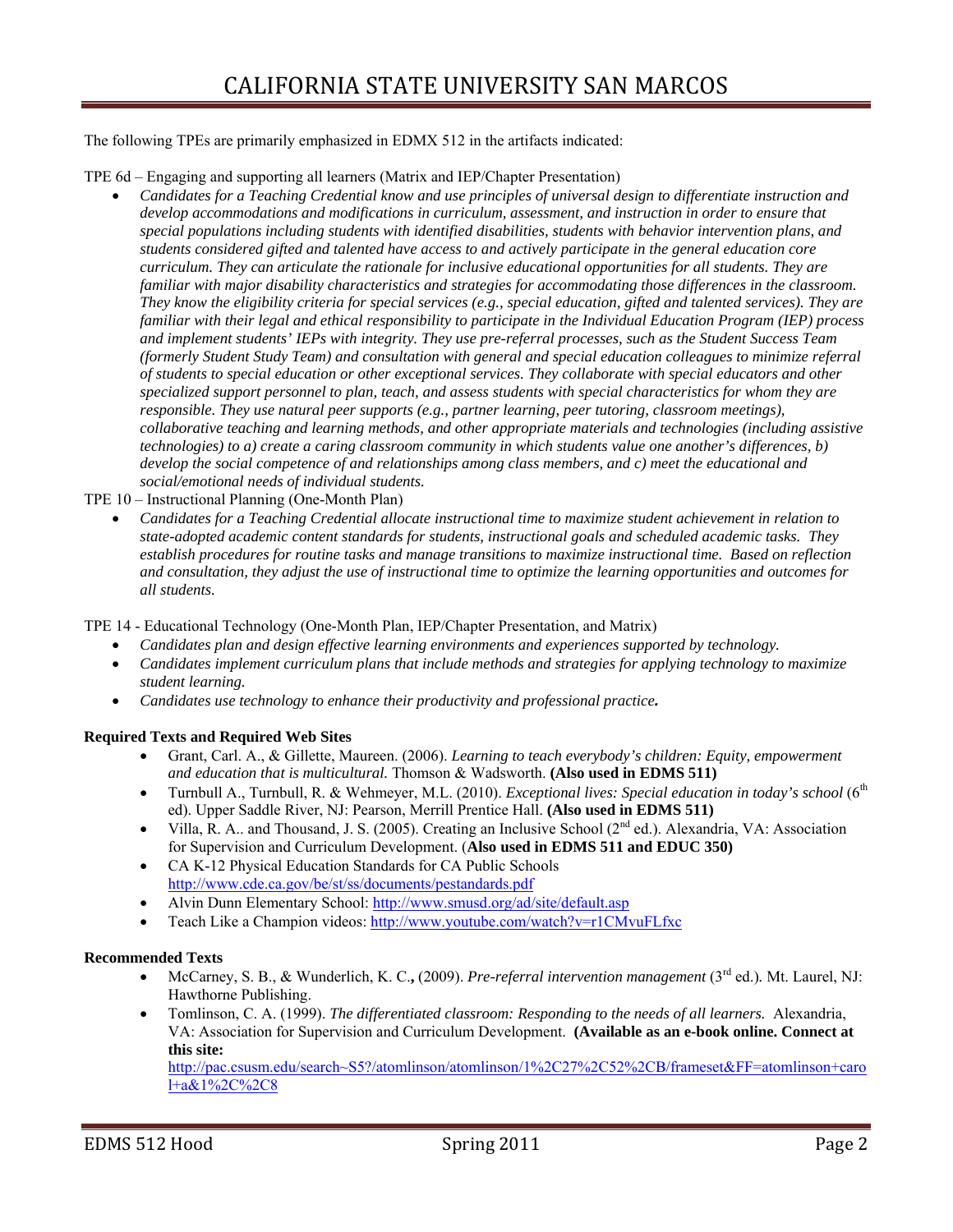#### **Authorization to Teach English Learners**

This credential program has been specifically designed to prepare teachers for the diversity of languages often encountered in California public school classrooms. The authorization to teach English learners is met through the infusion of content and experiences within the credential program, as well as additional coursework. Students successfully completing this program receive a credential with authorization to teach English learners. *(Approved by CCTC in SB 2042 Program Standards, August 02)* 

#### **Candidates with Disabilities Requiring Reasonable Accommodations**

Candidates with disabilities who require reasonable accommodations must be approved for services by providing appropriate and recent documentation to the Office of Disable Student Services (DSS). This office is located in Craven Hall 5205, and can be contacted by phone at (760) 750-4905, or TTY (760) 750-4909. Candidates authorized by DSS to receive reasonable accommodations should meet with me during office hours in order to ensure confidentiality.

#### **All-University Writing Requirement:**

In keeping with the All-University Writing Requirement, all 3-unit courses must have a writing component of at least 2,500 words. This will be met through written reactions and reflections related to assigned readings/assignments.

#### **CSUSM Academic Honesty Policy**

 sources must have appropriate references to the original sources. Any quoted material should give credit to the source and be punctuated with quotation marks. Candidates will be expected to adhere to standards of academic honesty and integrity, as outlined in the Academic Honesty Policy. All written work and oral assignments must be original work. All ideas/materials that are borrowed from other

Candidates are responsible for honest completion of their work. There will be no tolerance for infractions. If you believe there has been an infraction by someone in the class, please bring it to the instructor's attention. The instructor reserves the right to discipline any candidate for academic dishonesty in accordance with the general rules and regulations of the university. Disciplinary action may include the lowering of grades and/or the assignment of a failing grade for an assignment, or for the class as a whole.

Incidents of Academic Dishonesty will be reported to the Dean and Associate Dean of the College of Education, the Multiple Subject Program Coordinator, and the Dean of Students. Sanctions at the University level may include suspension or expulsion from the University.

#### **Grading Policy**

All candidates will come prepared to class; readings and homework assignments are listed on the dates on which they are due. All required work is expected to be on time. One grade level will be deducted for each class meeting for which work is late (e.g., an "A" assignment that is submitted one class session late will be marked down to a "B"). Exceptions will be handled on a case-by-case basis, as determined by the instructor.

 citation, etc). Use of the rubric provided with each assignment prior to submission is recommended. It is expected that candidates will proofread and edit their assignments prior to submission. Candidates will ensure that the text is error-free (grammar, spelling), and ideas are logically and concisely presented. An assignment's grade will be negatively affected as a result of this oversight. Each written assignment will be graded on content and context (detail, logic, synthesis of information, depth of analysis, etc.), and on mechanics (grammar, syntax, spelling, format, uniformity of

#### **Attributes of Highly Effective Credential Candidates:**

Candidates will conduct themselves in ways generally expected of those who are entering the education profession. This includes but is not limited to:

- On-time arrival to all class sessions;
- Advance preparation of readings and timely submission of assignments;
- Respectful participation in all settings (e.g., whole group, small group, in/outside of class);
- Carefully considered, culturally aware approaches to solution-finding.

#### **The following is an expansion of these expectations:**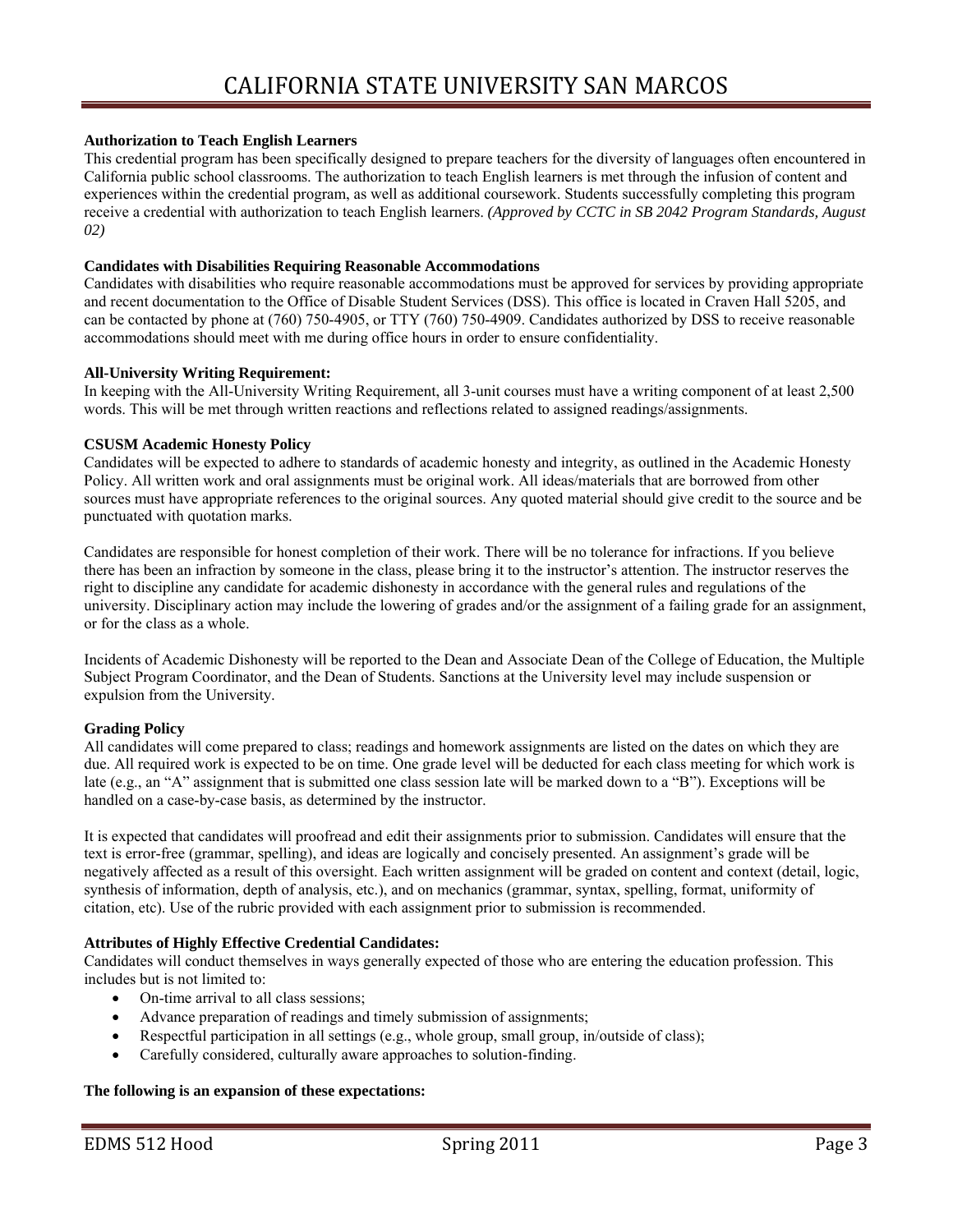#### **"Generally Accepted Attributes of Highly Effective Teachers"**

#### **(as seen in pre-service programs)**

 (Roberts & Kellough, 2000; Stone, 2002; McEwan, 2002; Baldwin, Keating, & Bachman, 2003; Johnson & Johnson, 1994)

- 1) **General class attendance, promptness, participation:** on time, respects time boundaries (i.e., breaks), regular attendance, and actively participates.
- 2) **Attention to classroom discussion protocols**: respects time limitations, recognizes and respects the perspectives of fellow classmates, gives wait time, listens actively, uses non-interruptive skills, mediates disagreements by working to understand others' perspectives and finding common ground, genuinely encourages all to participate.
- 3) **Social and cooperative skills (as illustrated in cooperative projects)**: assumes responsibility of one's roles, is open to consensus and mediation, effectively communicates ideas, attends group meetings, is dependable, respects others' ideas, expects quality work from self and colleagues, manages time effectively, uses organizational skills and leadership skills, is assertive but not aggressive, uses reflection as a means of evaluation, motivates and offers positive reinforcement to others.
- 4) **Attention to assignments:** meets time deadlines, produces quality products, responds cooperatively to constructive criticism, uses rubrics or other stipulated criteria to shape an assignment, prioritizes tasks and performs/supervises several tasks at once.
- 5) **General classroom demeanor:** is professional, creative, kind, sensitive, respectful, has a sense of humor, is supportive of fellow classmates and instructors; recognizes others' perspectives as valid; works to include all "voices" in the classroom; is aware of/responsive to issues and behaviors that might marginalize colleagues in the classroom.
- 6) **Flexibility:** is responsive when reasonable adjustments to the syllabus, curriculum, schedule, and school site assignments become necessary (common to the educational arena); can work through frustrations by problem-solving with others and not letting emotional responses dominate or impair thinking; "bounces back" easily; can work calmly under stress.
- 7) **Openness to and enthusiasm for learning:** can engage with a variety of educational ideas with an open mind and a sense of exploration; demonstrates passion for and metacognition of learning across the curriculum and within discipline areas; takes advantage of learning opportunities and seeks out additional opportunities for learning.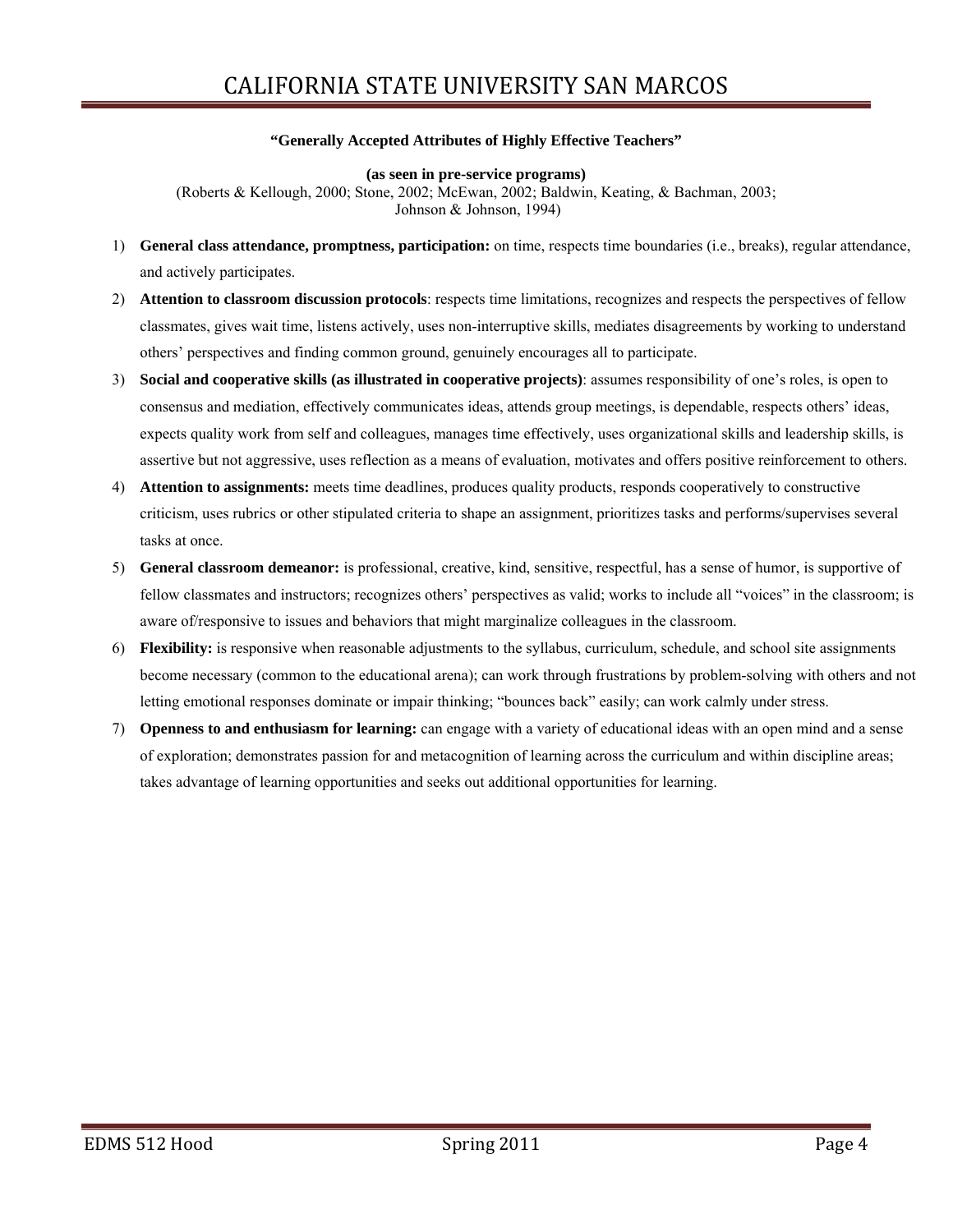| <b>Assignment</b>                                          | <b>Due Date</b>                              | <b>Point Value</b> |
|------------------------------------------------------------|----------------------------------------------|--------------------|
| Attendance, Participation,<br>Professionalism              | Ongoing                                      |                    |
| Tutoring reflections                                       | Due in class same day as tutoring<br>session | 15                 |
| Revised philosophy, letter of<br>introduction, and résumé) | 2/28                                         |                    |
| <b>Exceptionality Matrix</b><br>(collaborative assignment) | 2/7                                          | 25                 |
| IEP Role-Play/Turnbull Chapter<br>Presentation             | 2/14                                         | 15                 |
| IEP Process Observation and Report                         | Prior to week 8 by at least 5 days           | 20                 |
| Month-Long Curriculum Mapping                              | 3/7                                          | 25                 |
|                                                            |                                              | <b>Total: 100</b>  |

### Course Assignments

 **Grading Scale** 

| $A = 93-100$      | $A = 90-92$       |                 |
|-------------------|-------------------|-----------------|
| $B_{+} = 87 - 89$ | $B = 83-86$       | $B - = 80-82$   |
| $C_{+} = 77-79$   | $C = 73-76$       | $C_{-}$ = 70-72 |
| $D = 60-69$       | $F = 59$ or lower |                 |

You must earn a C+ or higher in this course to meet the requirements of your credential.

#### **College of Education Attendance Policy**

Due to the dynamic and interactive nature of courses in the College Of Education, all candidates are expected to attend all classes and participate actively. Should the candidate have extenuating circumstances, s/he should contact the instructor as soon as possible. (*adopted by the COE Governance Community, December, 1997).* **Notification of absences does not infer candidates may assume they are automatically excused from class or may make up missed class. This is up to the instructor's discretion.** 

At minimum, a candidate must attend more than 80% of class time, or s/he may not receive a passing grade for the course at the discretion of the instructor. If candidates miss two class sessions (one whole day), they may not be able to receive a grade higher than a "C"; if they are late or leave early for more than three sessions, the highest possible grade earned will be a "C." For any combination of the two, candidates will not receive a grade higher than a C. **If a candidate misses any class in which group work is being conducted, the candidate will have 5 points automatically deducted from his/her grade for that project. Notification of absences, tardiness, or need to leave class early does not infer candidates may assume they are automatically excused from class time or may make up missed class. This is up to the instructor's discretion.**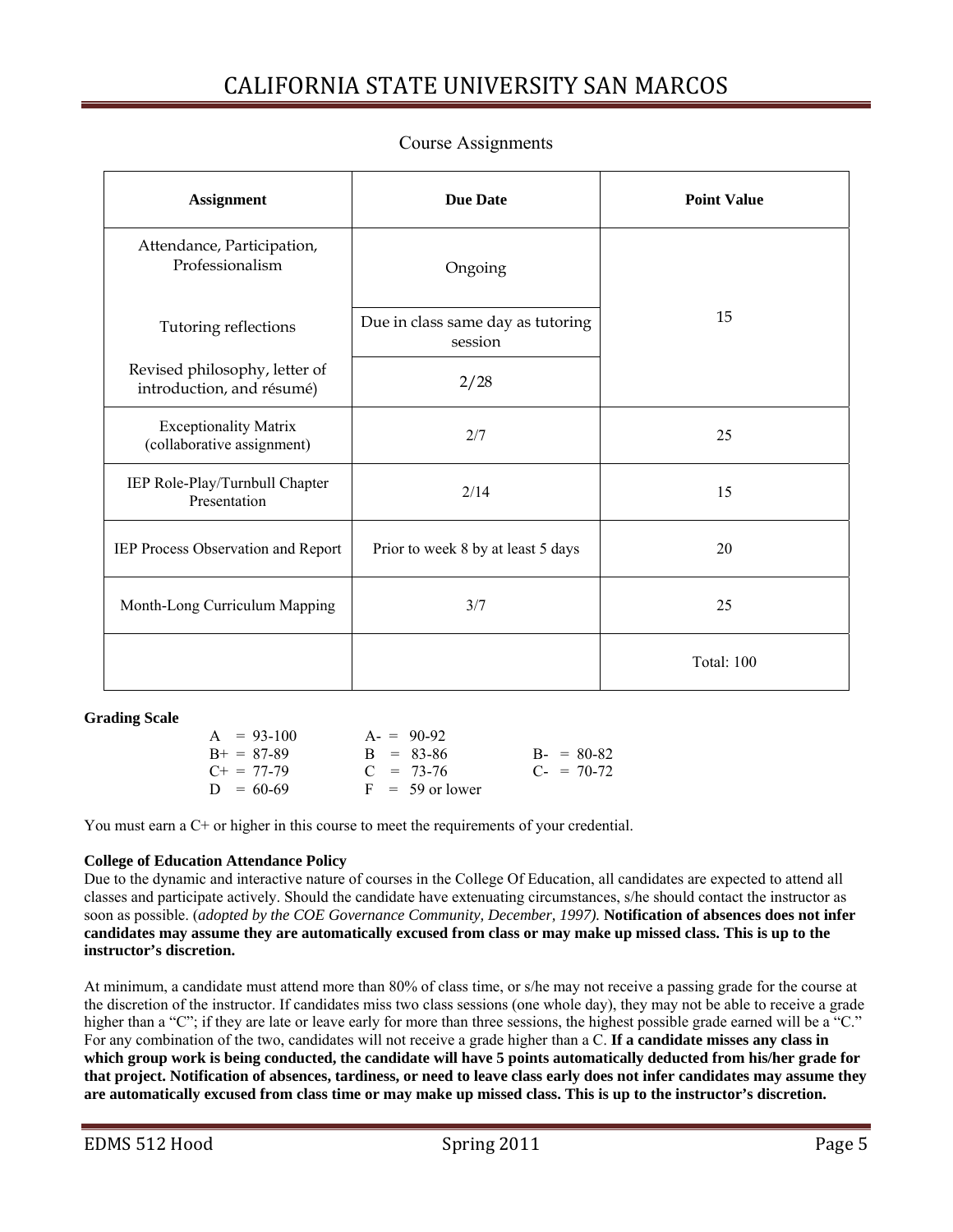While this syllabus is carefully planned, it may be modified at any time in response to the needs and interests of the class.

### **EDMS 512 ASSIGNMENTS**

### **Attendance, Participation and Professionalism (15) Ongoing**

 attendance. Candidates will also be observed by the instructor and evaluated according to their advance preparation of in/outside of class); and carefully considered, culturally aware approaches to solution-finding. Participation in every class The Attendance Policy adopted by the College of Education (1997) will be used to determine the percentage of candidates' readings and timely submission of assignments; respectful participation in all settings (e.g., whole group, small group, session is key to success in this course. Candidates will conduct themselves in ways generally expected of those who are entering the education profession in these areas: attention to classroom discussion protocols; social and cooperative skills (as illustrated in cooperative projects)**;** general classroom demeanor; and openness to and enthusiasm for learning. Please refer to page 4 of this syllabus for expanded discussion of these attributes.

#### **Exceptionality Matrix (25 Points) Due 2/7**

| Learner Objective: | Knowledge of U.S. special education disability categories; and Gifted and Talented, including<br>accompanying learner characteristics and needed supports for success in general education                                                                              |
|--------------------|-------------------------------------------------------------------------------------------------------------------------------------------------------------------------------------------------------------------------------------------------------------------------|
| Assessment:        | By creating a matrix of exceptionalities, candidates apply their knowledge of assessment that is<br>nondiscriminatory, processes for determining a student's eligibility for special education or<br>other support services, and the teacher's role in developing IEPs. |

| Resource(s):   | <b>Title and Necessary Information:</b>                                                                                                                                                                                                                                                                                                                                                                                                                                                                                                                                                                                                                                                                     |
|----------------|-------------------------------------------------------------------------------------------------------------------------------------------------------------------------------------------------------------------------------------------------------------------------------------------------------------------------------------------------------------------------------------------------------------------------------------------------------------------------------------------------------------------------------------------------------------------------------------------------------------------------------------------------------------------------------------------------------------|
| Textbook       | Turnbull, A., Turnbull, R., & Wehmeyer, M. L. (2010). Exceptional lives. Special education<br><i>in today's Schools.</i> (6 <sup>th</sup> ed.) Upper Saddle River, NJ: Pearson Education, Inc.                                                                                                                                                                                                                                                                                                                                                                                                                                                                                                              |
| Internet sites | $Ch. 5-16$ , as assigned<br>Information regarding IDEA and 13 handicapping conditions<br>Here is a sampling of additional useful sites:<br>Ideas for teaching students who are gifted, learning disabled, visually or hearing impaired,<br>emotionally disturbed, physically challenged, or those who have AD/HD:<br>http://www.teachervision.fen.com/special-education/new-teacher/48460.html<br>Ideas for students with autism: http://www.child-autism-parent-cafe.com/autism-students-in-<br>inclusive-classrooms.html<br>Traumatic brain injury: http://www.fldoe.org/ese/pdf/trauma.pdf (Particularly look at the<br>Appendix information)<br>Intellectual disability (formerly Mental Retardations): |
|                | http://www.theteachersguide.com/MentalRetFactSheet.html and<br>http://www.brighthub.com/education/special/articles/35921.aspx                                                                                                                                                                                                                                                                                                                                                                                                                                                                                                                                                                               |

#### **Task Guidelines for the Exceptionality Matrix**

Candidates will work in small groups (as assigned) to apply their knowledge of the categories of disability recognized by the Individuals with Disabilities Education Act (IDEA/IDEIA), and the category of Gifted and Talented.

Candidates will create a table or graphic organizer, of the given special education disability and other given categories. Include in any of the dimensions below a minimum of **2 examples of technology** from which a student with this category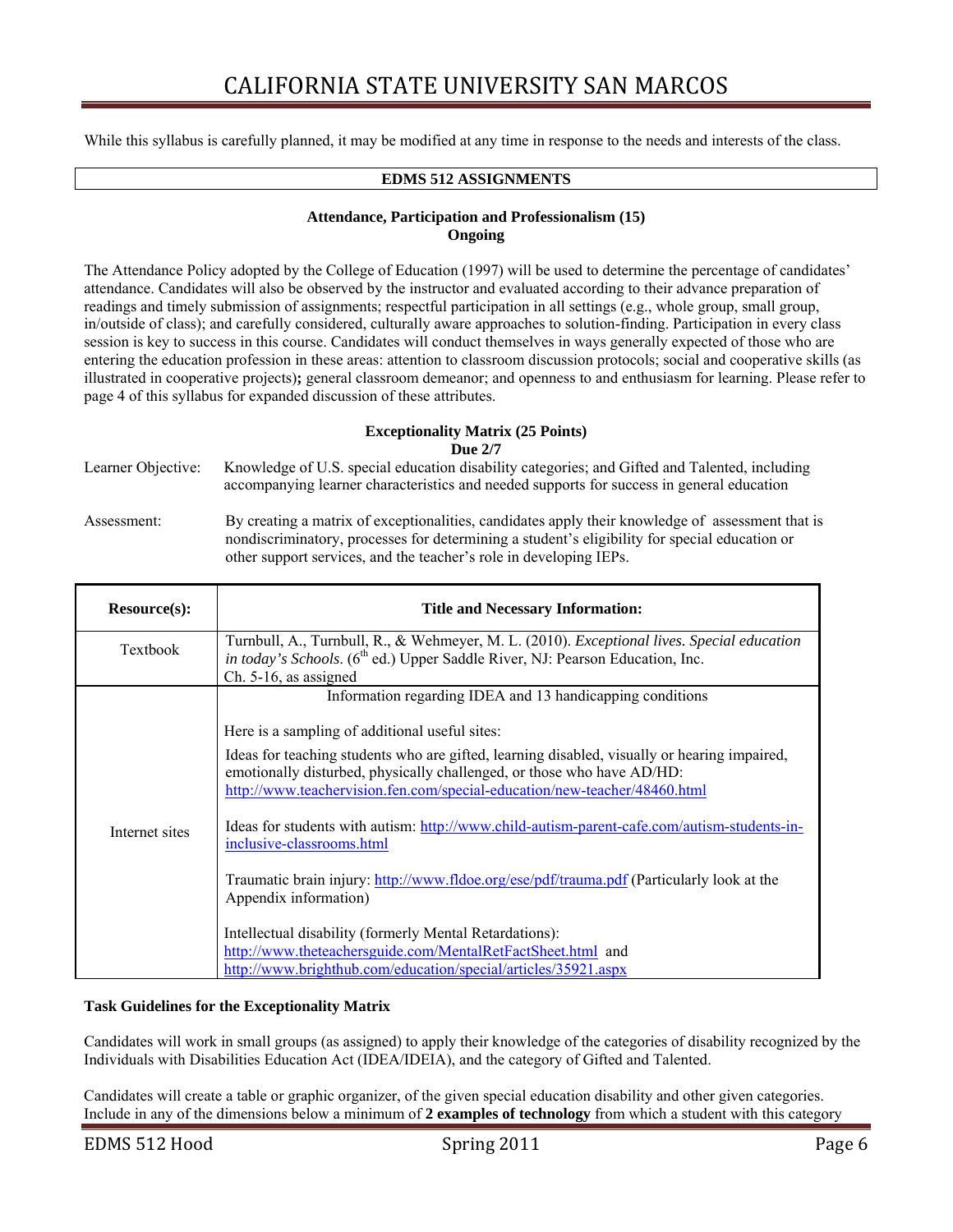would benefit. The table must take the form of a word-processed table or an Excel chart, or any other organizational scheme that clearly illustrates each of the following dimensions:

- 1. The names of the category (Provided)
- 2. A brief **description of the learning and/or social behaviors** associated with this category (See Turnbull text & sites)
- 3. **Assessments** appropriate to use to determine the degree of or presence of this category (See Turnbull text & sites)
- 4. Adaptation/modifications in **curriculum, materials, goals (content)** (See Turnbull text & sites)
- 5. Adaptation/modifications in **classroom environment (process)** (See Turnbull text & sites)
- 6. Adaptation/modifications in **teaching practices (process)** (See Turnbull text & sites)
- 7. Adaptation/modifications in **assessments** required of the student **(product)** (See Turnbull text & sites)

…and again, **two examples of technology** in any two categories

#### \* **Candidates will make one copy of their matrix page for each classmate and the course instructor. We will be putting together a resource file with the matrices for your work as a teacher!**

 Health Impairments (Chapter 12), Traumatic Brain Injury (Chapter 13), Hearing Loss (Chapter 14), Visual Impairments (Chapter 15), Gifted and Talented (Chapter 16) **Turnbull chapters for the categories on the matrix:** Learning Disabilities (Chapter 5), Communication Disorders (Chapter 6), Emotional or Behavioral Disorders (Chapter 7), Attention-deficit/Hyperactivity Disorder (Chapter 8), Intellectual Disability (Chapter 9), , Severe and Multiple Disabilities (Chapter 10), Autism (Chapter 11), Physical Disabilities and Other

| <b>Element</b>                                                  | <b>Expectations</b>                                                                                                       |
|-----------------------------------------------------------------|---------------------------------------------------------------------------------------------------------------------------|
| Category Title<br>$1_{-}$                                       | Specific IDEA category name + Gifted or Talented                                                                          |
| Description of categories<br>2.<br>under IDEA                   | Detailed description of characteristics, incidence, and<br>educational implications for each of the disability categories |
| $\mathcal{E}$<br>Assessment                                     | Detailed description of formal and informal assessment<br>procedures used to determine presence/degree of disability.     |
| Curriculum Modification<br>$\overline{4}$<br>[CONTENT]          | Modification in content (curriculum, materials or goals) for<br>each disability named                                     |
| <b>Classroom Environment</b><br>5.<br>Modification<br>[PROCESS] | Modification in classroom environment for each disability<br>named                                                        |
| Process Modification<br>6<br>[PROCESS]                          | Modification in teaching practice/process assessment for each<br>disability named                                         |
| Assessment Modification<br>7<br>[PRODUCT]                       | Modification in learning product assessment for each disability<br>named                                                  |

**Disability Characteristics Matrix Expectations**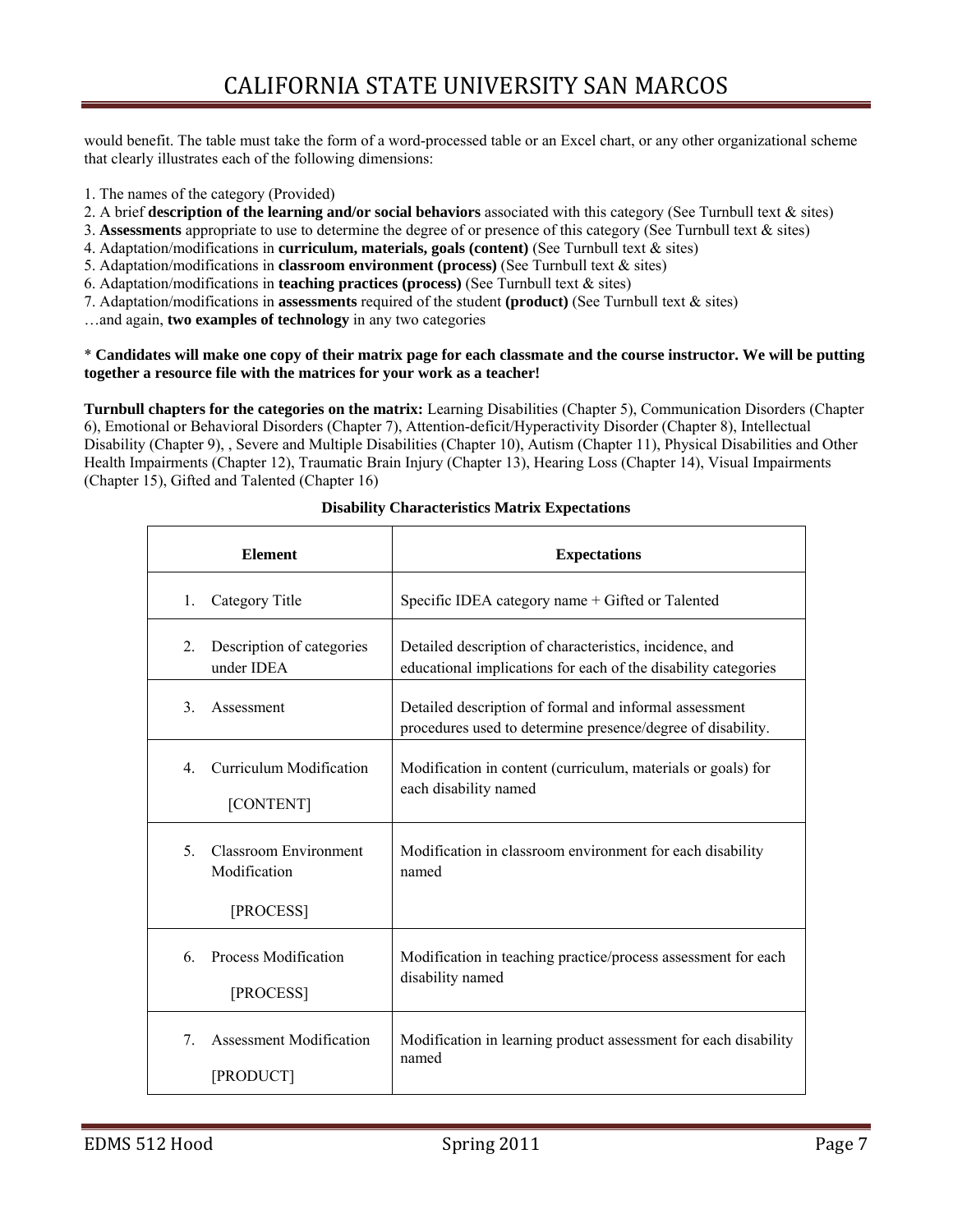### **Rubric for Exceptionality Matrix**  25 points **25 points**

|                       | <b>Does Not Meet</b>       | <b>Beginning to meet</b>    | <b>Approaching</b>          | <b>Meets</b>                   |
|-----------------------|----------------------------|-----------------------------|-----------------------------|--------------------------------|
| <b>Elements</b>       | <b>Expectations</b>        | <b>Expectations</b>         | <b>Expectations</b>         | <b>Expectations</b>            |
|                       | (0)                        | (1)                         | (2)                         | (3.6)                          |
| <b>Description of</b> | No assignment submitted;   | Many gaps in describing     | Appropriate description of  | Specific, clear, detailed      |
| Category              | assignment submitted after | category                    | category with good details  | description of given           |
|                       | due date                   |                             |                             | category                       |
| <b>Description of</b> | No assignment submitted;   | Many gaps in reporting      | Appropriate assessment to   | Appropriate assessment to      |
| <b>Assessments to</b> | assignment submitted after | assessments used to         | determine given categories  | determine given categories     |
| <b>Determine</b>      | due date                   | determine given categories  | in some, not all instances  | in all instances               |
| Category              |                            |                             |                             |                                |
| <b>Curriculum</b>     | No assignment submitted;   | Few curriculum and          | Some appropriate            | Appropriate curriculum and     |
| <b>Modification</b>   | assignment submitted after | materials modifications for | curriculum and materials    | materials modifications for    |
|                       | due date                   | given categories            | modifications for some, not | each given category            |
|                       |                            |                             | all given category          |                                |
| <b>Classroom</b>      | No assignment submitted;   | Few classroom               | Some classroom              | Classroom environmental        |
| <b>Environment</b>    | assignment submitted after | environmental               | environmental               | modifications for all given    |
| <b>Modification</b>   | due date                   | modifications for given     | modifications for given     | categories                     |
|                       |                            | categories                  | categories                  |                                |
| <b>Process</b>        | No assignment submitted;   | Little use of teaching      | Some use of teaching        | Appropriate teaching           |
| <b>Modification</b>   | assignment submitted after | practices aligned with the  | practices aligned with the  | practices that assist the      |
|                       | due date                   | given category              | given category              | given category                 |
| <b>Assessment</b>     | No assignment submitted;   | Few or inappropriate        | Some appropriate            | Assessments are modified       |
| <b>Modification</b>   | assignment submitted after | assessment modifications    | assessment modified to      | for students in all categories |
|                       | agreed upon due date       | included and not modified   | meet students' needs in     |                                |
|                       |                            | to meet students' needs     | most categories             |                                |
|                       | No assignment submitted;   | Technology embedded in      | Technology embedded         | Technology embedded            |
| <b>Technology</b>     | assignment submitted after | one grid category,          | appropriately in one grid   | appropriately in a minimum     |
| Embedded in two       | agreed upon due date       | although not necessarily    | category                    | of 2 grid categories           |
| categories            |                            | appropriate                 |                             |                                |
|                       |                            |                             |                             | Total Points Earned:<br>/25    |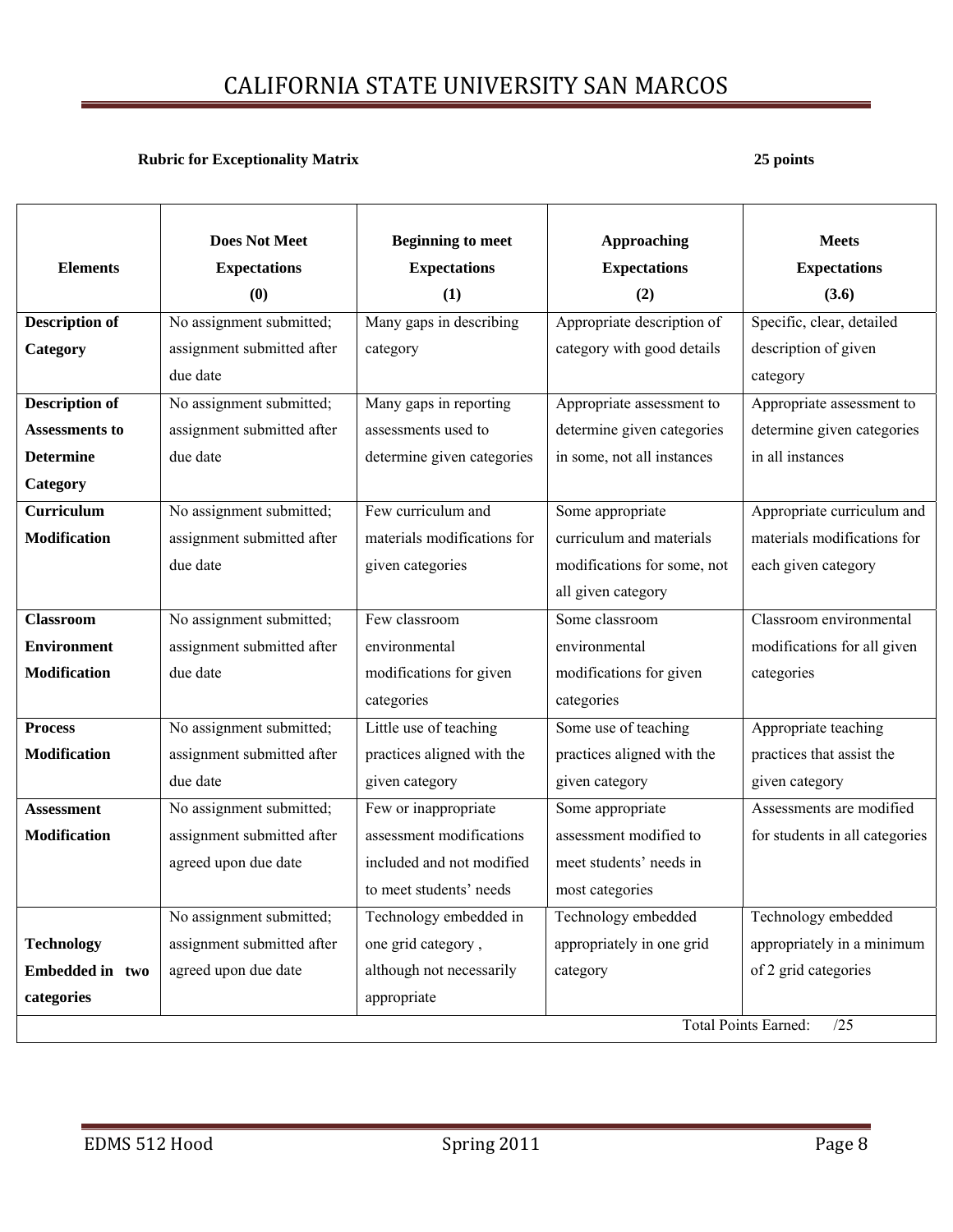#### **Mock IEP/ Exceptionality Chapter Presentation (15 points) Due 2/14**

| <b>Learner Objectives:</b> | Through text readings, previous assignment completion (Matrix), discussions, and lectures, present<br>a mock IEP Team Meeting on a given category of exceptionality.                                         |
|----------------------------|--------------------------------------------------------------------------------------------------------------------------------------------------------------------------------------------------------------|
| <b>Assessment:</b>         | Working in a small group, candidates will perform during class a mock IEP Team Meeting related<br>to a given text chapter.                                                                                   |
| <b>Resources</b>           | <b>Title and Necessary Information:</b>                                                                                                                                                                      |
| Textbook/chapters          | Turnbull, A., Turnbull, R., & Wehmeyer, M. L. (2010). <i>Exceptional lives: Special education in</i><br>today's schools. (6 <sup>th</sup> ed.). Upper Saddle River, NJ: Pearson Education, Inc. Chapter 5-16 |
| Internet Site              | Tomlinson, C. A. (1999). The differentiated classroom: Responding to the needs of all learners.<br>Alexandria, VA: Association for Supervision and Curriculum Development. (Available free                   |

### through CSUSM e-books library.) http://pac.csusm.edu/search~S5?/atomlinson/atomlinson/1%2C27%2C52%2CB/frameset&FF=atom linson+carol+a&1%2C%2C8

#### **Prerequisite skills:**

- Become "experts" on a given category by thoroughly reading a given chapter from the Turnbull text.
- Engage the class in the presentation by periodically checking for understanding.
- Taking the roles of general education teacher, special education teacher, principal, parent, and speech and language pathologist, candidates will present a brief mock IEP using the format described in class.
- Group will prepare and disseminate to class a one-page "Inclusion Tips for Children who
- Candidates will write an elegant objective for the IEP, as described in class.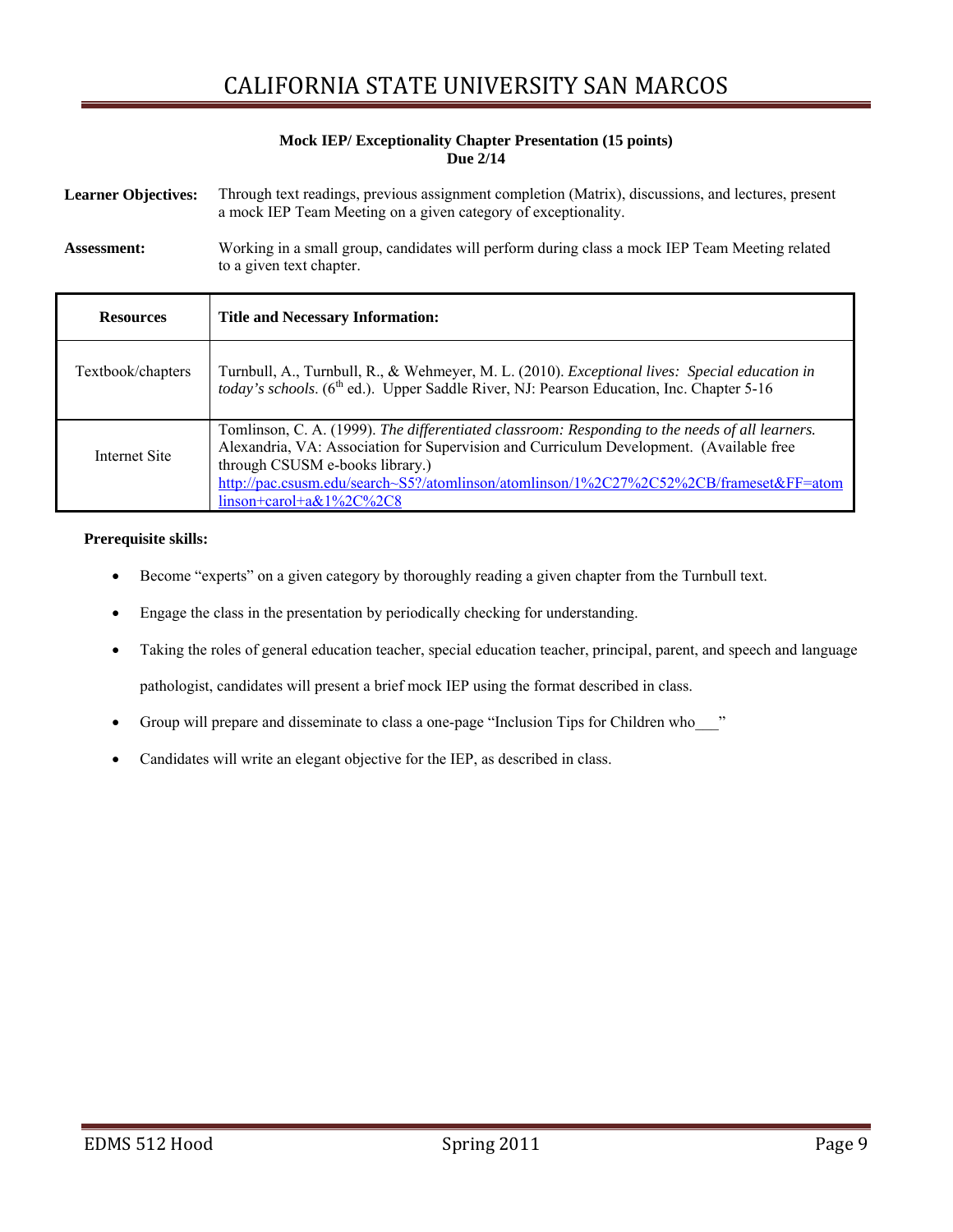#### **Rubric for Mock IEP/ Exceptionality Chapter 15 points 15 points 15 points in the late of the late of the late of the late of the late of the late of the late of the late of the late of the late of the late of the late of**

| <b>Elements</b>                                                       | <b>Beginning to Meet (0-1 point)</b>                                                                                                                                                                                               | Meets (3 points)                                                                                                                                                                                                                                | <b>Points</b> |
|-----------------------------------------------------------------------|------------------------------------------------------------------------------------------------------------------------------------------------------------------------------------------------------------------------------------|-------------------------------------------------------------------------------------------------------------------------------------------------------------------------------------------------------------------------------------------------|---------------|
| Preparation                                                           | Most group members completed most<br>of the assigned tasks to prepare for<br>their chapter presentation and mock<br><b>IEP</b>                                                                                                     | Completed the matrix with information<br>from your chapter presentation and is<br>useful to the classroom teacher when<br>assisting students to access the content<br>standards.                                                                |               |
| <b>Presentation</b>                                                   | Most group members presented their<br>chapter and participated in the mock<br>IEP with some gaps in content<br>accuracy and adherence to given IEP<br>Team Meeting requirements.                                                   | Overall, group members presented their<br>chapter and participated in the mock<br>IEP with professionalism and accuracy<br>in the assigned content; adherence to<br>given IEP Team Meeting requirements.                                        |               |
| <b>Engaging the Class and</b><br><b>Checking for</b><br>Understanding | Most group members somewhat<br>engaged their audience in their<br>presentation. Group members neglected<br>to/rarely periodically check for<br>understanding.                                                                      | Overall, the group members engaged<br>the class well throughout their<br>presentation. Group members checked<br>for understanding throughout their<br>presentation.                                                                             |               |
| <b>Technology integration</b><br>within the lesson                    | Group members neglected to include or<br>minimally and ineffectively included<br>technology in their presentation                                                                                                                  | Group members effectively and<br>professionally included technology in<br>their presentation                                                                                                                                                    |               |
| <b>Inclusion Tips Handout</b>                                         | Group members created and posted or<br>otherwise disseminated a one-page<br>handout of inclusion tips for a child in<br>the given category late, incomplete,<br>with misinformation, and/or did not<br>follow directions precisely | Group members created and posted or<br>otherwise disseminated a one-page<br>handout of inclusion tips for a child in<br>the given category on time, complete,<br>accurate information, and completed<br>precisely according to given directions |               |
|                                                                       |                                                                                                                                                                                                                                    | <b>Total Points</b>                                                                                                                                                                                                                             | /15           |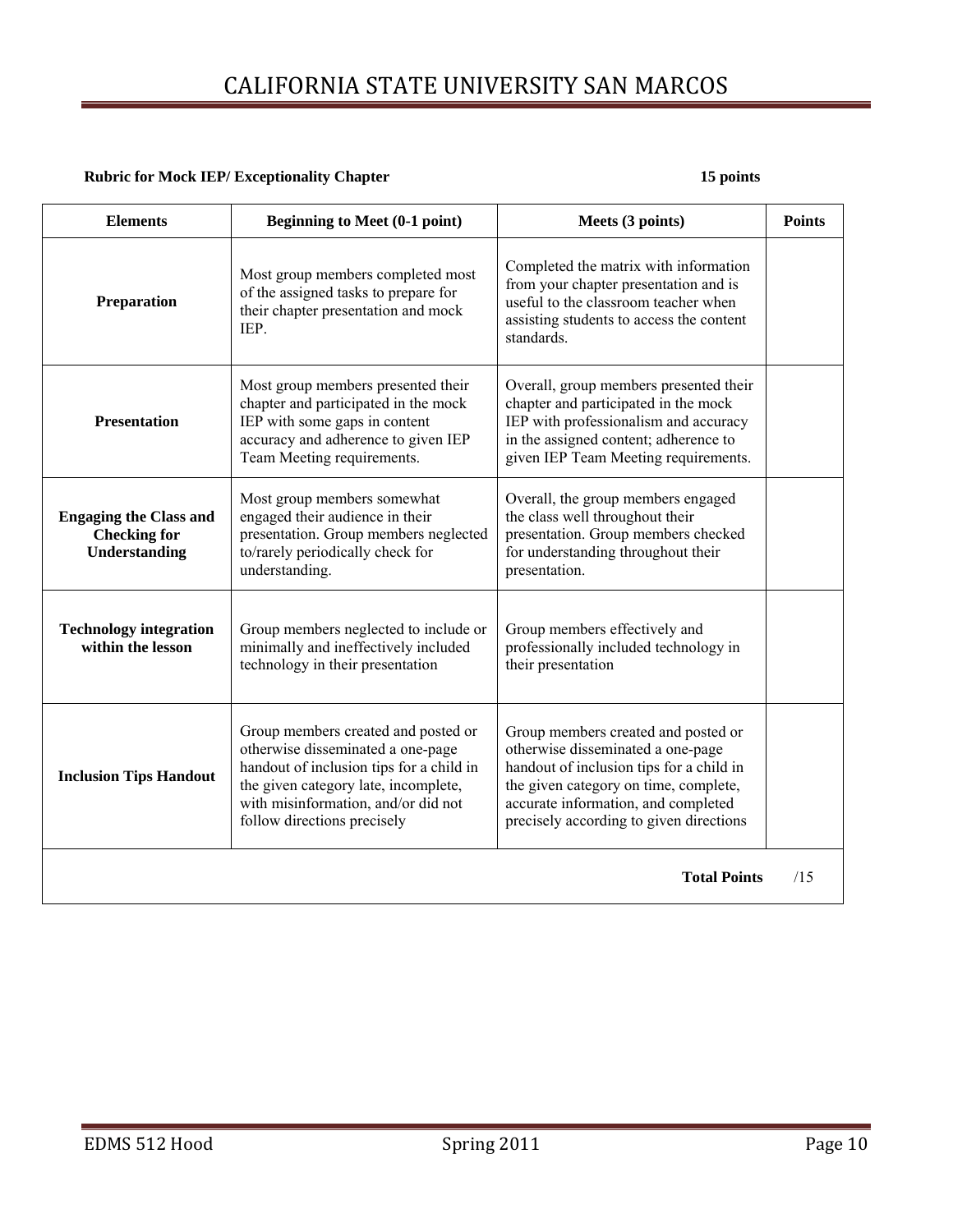#### **Revised Philosophy of Education/Letter Application/Résumé (This is a required assignment included in the** *Participation* **points of the course.)**

#### **Due 2/28**

Learner Objectives: Refinement of a personal philosophy of teaching and creation of letter of application and résumé.

Assessment: Word processed philosophy of teaching, letter of introduction, and résumé.

| Resource(s):     | Title and necessary information:                                                                                                                                      |
|------------------|-----------------------------------------------------------------------------------------------------------------------------------------------------------------------|
| <b>Textbooks</b> | Grant, C., & Gillette, M. (2006). Learning to teach everyone's children: Equity, empowerment, and<br>education that is multicultural. Belmont, CA: Thomson Wadsworth. |
|                  | Ch. 2, 6, 8, $\&$ Epilogue                                                                                                                                            |
|                  | Villa, R. A., & Thousand, J. S. (2005). Creating an inclusive school ( $2^{nd}$ ed.). Alexandria, VA:<br>Association for Supervision and Curriculum Development.      |
|                  | Ch. 1, 2, 3, 5, & 7                                                                                                                                                   |

### **Pat I: Task Guidelines for** *Philosophy Statement***:**

In your revised philosophy statement, endeavor to include each of the following teaching considerations:

#### **Your educational philosophy**

 Identify your educational philosophy and describe what you believe about students as learners, the learning process, assessment, families as partners, and how to meet students' needs.

#### **Your instructional approach**

 Describe the challenges you anticipate in a class in which you have typical and atypical students, including gifted students, English learners, and students with special needs. What challenges will you have as you plan teaching and assessment strategies? In your response, reference theories of first and second language, inclusion strategies, and literacy development. Discuss your instructional approaches, including differentiation, co-teaching, Response to Intervention for students with special needs and English Language Learners.

#### **Your management approach**

contribute to the creation of a democratic and active learning classroom. Describe how you will create a supportive and positive learning environment for this diverse population of students to promote educational equity and positive intercultural relationships within the classroom and specify why these practices

Describe your primary methods, approaches, and strategies and how you organize instruction to promote educational equity and positive intercultural relationships within the classroom and specify why these practices contribute to the creation of a democratic and engaging classroom. Use your personal experiences as an observer or student teacher to support your beliefs.

#### **Citations from at least two sources**

Honor work of others within paragraph writing:

**Example:** "One of the most valuable components I try to implement from Alfie Kohn's *Beyond Discipline* (1996) is his belief that individuals misbehave when their basic needs have not been met."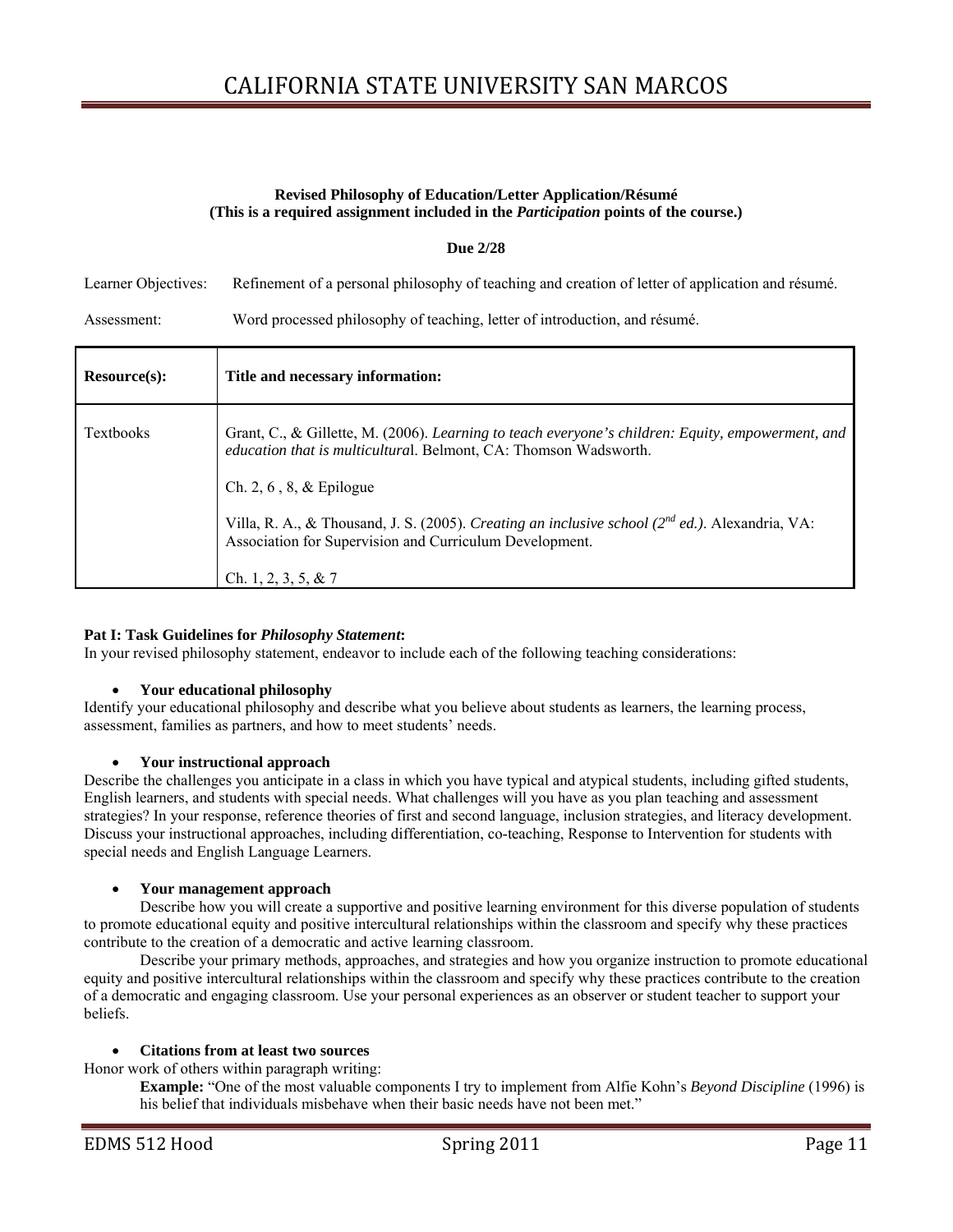#### **Part II: Letter of Introduction**

Tell the reader what you will be addressing in this letter. Make sure you identify what educational philosophy, management approach, and instructional strategies frame your teaching practice.

- Contextually describe the student populations you are prepared to teach (culture, language, gender, ability, and socio-economic status). You may refer to district, school and classroom experiences.
- How do your philosophy, management, and instructional approaches create a democratic and socially just classroom?
- Why are you a strong candidate for this position?
- Why are you interested in this job?

### **Part II: The Résumé**

 structural ideas. Consider seriously the advice and information shared with you by the guest speaker about job applications. Include a professional résumé addressing your education and teaching experiences. Look at modes of résumés for

#### **Rubric for Revised Philosophy**

| <b>Elements</b>            | <b>Beginning to meet</b>        | <b>Approaching</b>              | <b>Meets</b>               |
|----------------------------|---------------------------------|---------------------------------|----------------------------|
| Philosophical beliefs      | Philosophy statements that are  | Statements of philosophy        | Clearly stated philosophy  |
| regarding curriculum and   | stated without a clear          | that are not clearly related to | based on curriculum,       |
| instruction based on       | connection with curriculum,     | curriculum, learning,           | learning, assessment, and  |
| knowledge and personal     | and learning without all        | assessment, and instruction     | instruction with regard to |
| beliefs.                   | students' needs being addressed | with regard to individual       | individual student's needs |
|                            | with no relationship to         | student's needs addressed       | addressed based on         |
|                            | knowledge and personal          | with little relationship to     | knowledge and personal     |
|                            | understanding. No citations of  | knowledge and personal          | understanding. Two         |
|                            | sources                         | understanding. One citation     | citations of sources       |
|                            |                                 | of source.                      |                            |
| Management and engaging    | Management of students is       | Management of students is       | Management of students     |
| students in their learning | clear with some understanding   | clear and some individual       | clearly is related to      |
| based on knowledge and     | of engagement based on          | student learning and            | individual student         |
| personal beliefs           | individual student's needs with | strategies that engage          | learning using strategies  |
|                            | knowledge and personal          | students based on               | that engage students       |
|                            | understanding.                  | knowledge and personal          | based on knowledge and     |
|                            |                                 | understanding.                  | personal understanding.    |

#### **Rubric for Letter of Introduction and Résumé:**

| <b>Elements</b>        | <b>Beginning to meet</b>     | Approaching                   | <b>Meets</b>              |
|------------------------|------------------------------|-------------------------------|---------------------------|
| Letter of introduction | Educational philosophy,      | Educational philosophy,       | Educational philosophy,   |
|                        | curriculum, instruction, and | curriculum, instruction, and  | curriculum, instruction,  |
|                        | classroom management is      | classroom management is       | and classroom             |
|                        | addressed.                   | addressed with a connection   | management is addressed   |
|                        |                              | to personal beliefs.          | with clear professional   |
|                        |                              |                               | beliefs in concise manner |
|                        |                              |                               | with clear understanding. |
| Résumé                 | Addresses experiences in     | Addresses experiences in      | Addresses experiences in  |
|                        | relationship to teaching.    | relationship to teaching with | relationship to teaching  |
|                        |                              | explanations.                 | with explanations for     |
|                        |                              |                               | understanding that are    |
|                        |                              |                               | clear.                    |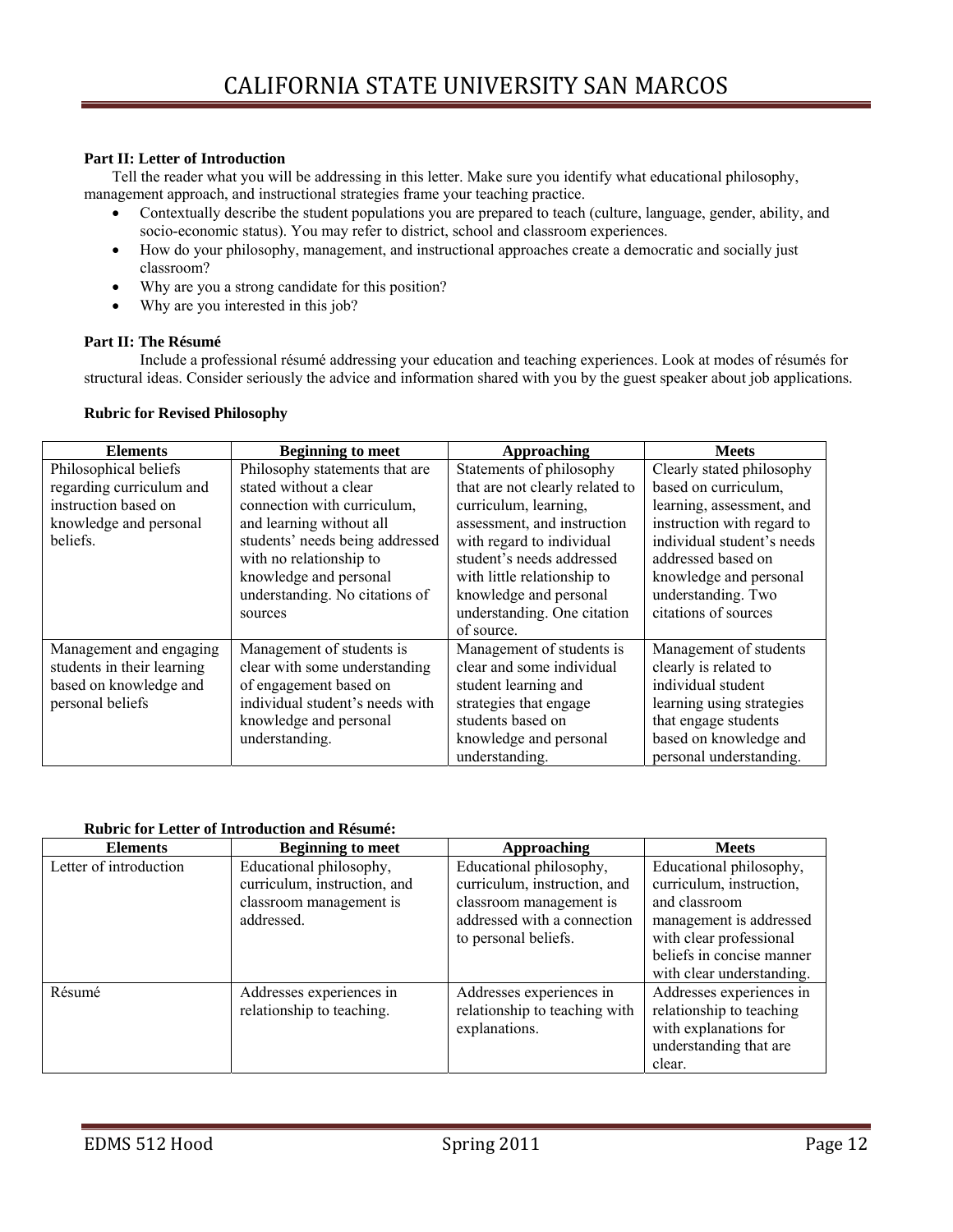#### **One-Month Curriculum Map and Integrated Thematic Lesson Design (25 points)**

**Due 3/7** 

| <b>Learner Objectives:</b> | In small groups, candidates will collaboratively plan a month-long thematic calendar, or curricular<br><i>map</i> , for an elementary classroom and create an integrated lesson design.                                                                                                                                                                                                                                                                                                                                                                                                                                                                                                                                |
|----------------------------|------------------------------------------------------------------------------------------------------------------------------------------------------------------------------------------------------------------------------------------------------------------------------------------------------------------------------------------------------------------------------------------------------------------------------------------------------------------------------------------------------------------------------------------------------------------------------------------------------------------------------------------------------------------------------------------------------------------------|
| <b>Assessment:</b>         | Candidates will collaboratively create a one-month curriculum map for an elementary<br>1.<br>classroom that incorporates the following elements:<br>language arts, science, history/social science, math, physical education, health,<br>$\bullet$<br>and visual and performing arts lessons<br>resources, including technology for teacher use during instruction<br>٠<br>performance outcomes<br>٠<br>differentiated strategies in assessment and instruction for general education<br>$\bullet$<br>students, English learners, students with special education, and accelerated<br>learners<br>technology for student use<br>٠<br>Candidates will collaboratively create an integrated thematic lesson design<br>2. |
| <b>Resources</b>           | Title and necessary information:                                                                                                                                                                                                                                                                                                                                                                                                                                                                                                                                                                                                                                                                                       |
| Textbook/chapters          | Grant, C. A., & Gillette, M. (2010). Learning to teach everybody's children: Equity,<br>$\bullet$<br>empowerment and education that is multicultural. Thomson & Wadsworth. Ch. 4<br>Turnbull A., Turnbull, R., & Wehmeyer, M.L. (2010). Exceptional lives: Special<br>$\bullet$<br>education in today's school (6 <sup>th</sup> ed.). Upper Saddle River, NJ: Pearson, Merrill                                                                                                                                                                                                                                                                                                                                         |

|                  | <i>education in today's school</i> (6 <sup>th</sup> ed.). Upper Saddle River, NJ: Pearson, Merrill<br>Prentice Hall.<br>Villa, R. A., & Thousand, J. S. (2005). Creating an inclusive school (2 <sup>nd</sup> ed.).<br>$\bullet$<br>Alexandria, VA: Association for Supervision and Curriculum Development.<br>Ch. 6&7                                                                                                                                                                                                                                                   |
|------------------|--------------------------------------------------------------------------------------------------------------------------------------------------------------------------------------------------------------------------------------------------------------------------------------------------------------------------------------------------------------------------------------------------------------------------------------------------------------------------------------------------------------------------------------------------------------------------|
| Internet Site(s) | Tomlinson, C. (1999). The differentiated classroom: Responding to the needs of all<br>learners. Alexandria, VA: Association for Supervision and Curriculum Development.<br>(Available free through CSUSM e-books library.)<br>CA K-12 Physical Education Standards for CA Public Schools<br>$\bullet$<br>http://www.cde.ca.gov/be/st/ss/documents/pestandards.pdf<br>Alvin Dunn Elementary School: http://www.smusd.org/ad/site/default.asp<br>٠<br>ELD and grade level content standards -<br>$\bullet$<br>http://www.cde.ca.gov/re/pn/fd/documents/englangdev-stnd.pdf |

#### **Prerequisite skills:**

- Teacher candidates can create appropriate technology applications for use in instruction and assessment,
- Teacher candidates are able to develop a schedule and course activities (performance skills).
- Teacher candidates are able to create curriculum and instruction based on content, process, and product (Tomlinson, 1999).
- To differentiate curriculum and instruction, teacher candidates are able to use information about students' readiness range (skills, reading, thinking & processing), learning profiles, interests, talents, and culture (Tomlinson, 1999).
- Teacher candidates are able to identify strategies to meet the needs of
	- o Students learning English (including differentiation for Beginning, Intermediate, and Advanced levels)
	- o General education students
	- o Students with special needs
	- o Student who are accelerated learners (GATE)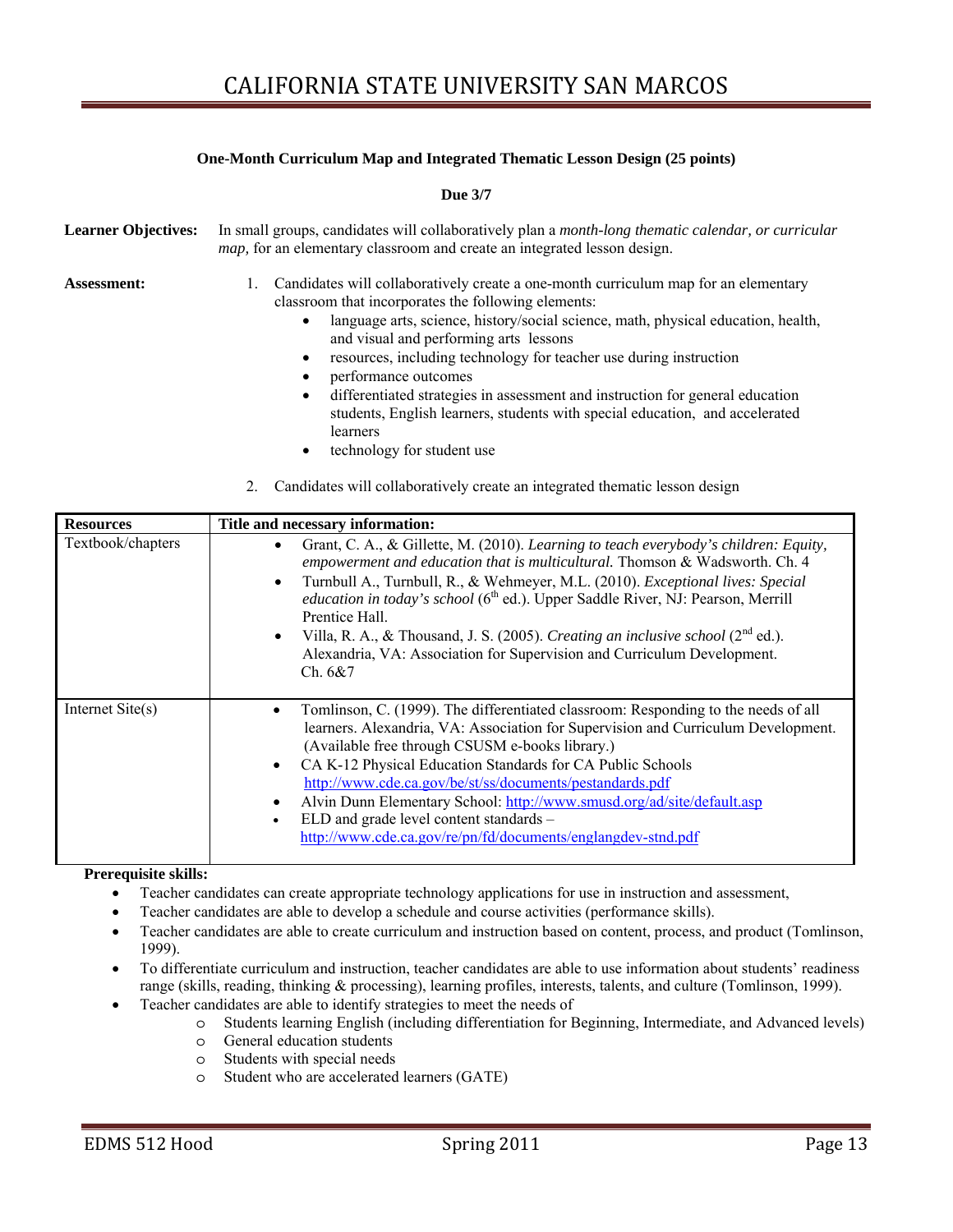#### **Task Guidelines for Month-Long Curriculum Mapping and Integrated Lesson Design**

Candidates will:

- 1. work collaboratively in given groups of four or five.
	- a. @ two candidates in each group will address Science, Math, the Arts, and PE.
	- b. @ two other candidates will address Reading and Language Arts (reading and writing), History/Social Science, and Health.
	- c. If a fifth member, that candidate will address PE and Health
- 2. select a grade level for the month-long curriculum map.
- 3. use the Alvin Dunn Elementary School calendar to reference school activities, testing, teacher's manuals, and pacing guides.
- 4. select content standards and use blue prints (or templates) in the curricular frameworks to address in the one-month plan.
- 5. create a detailed one-month plan to show your understanding of appropriate sequencing of each of the curricular areas.
- 6. create *one* integrated thematic lesson design that includes math, physical education, language arts, and the visual and performing arts (VAPA).

*Note: Use the grid on the following page to guide your assignment completion.*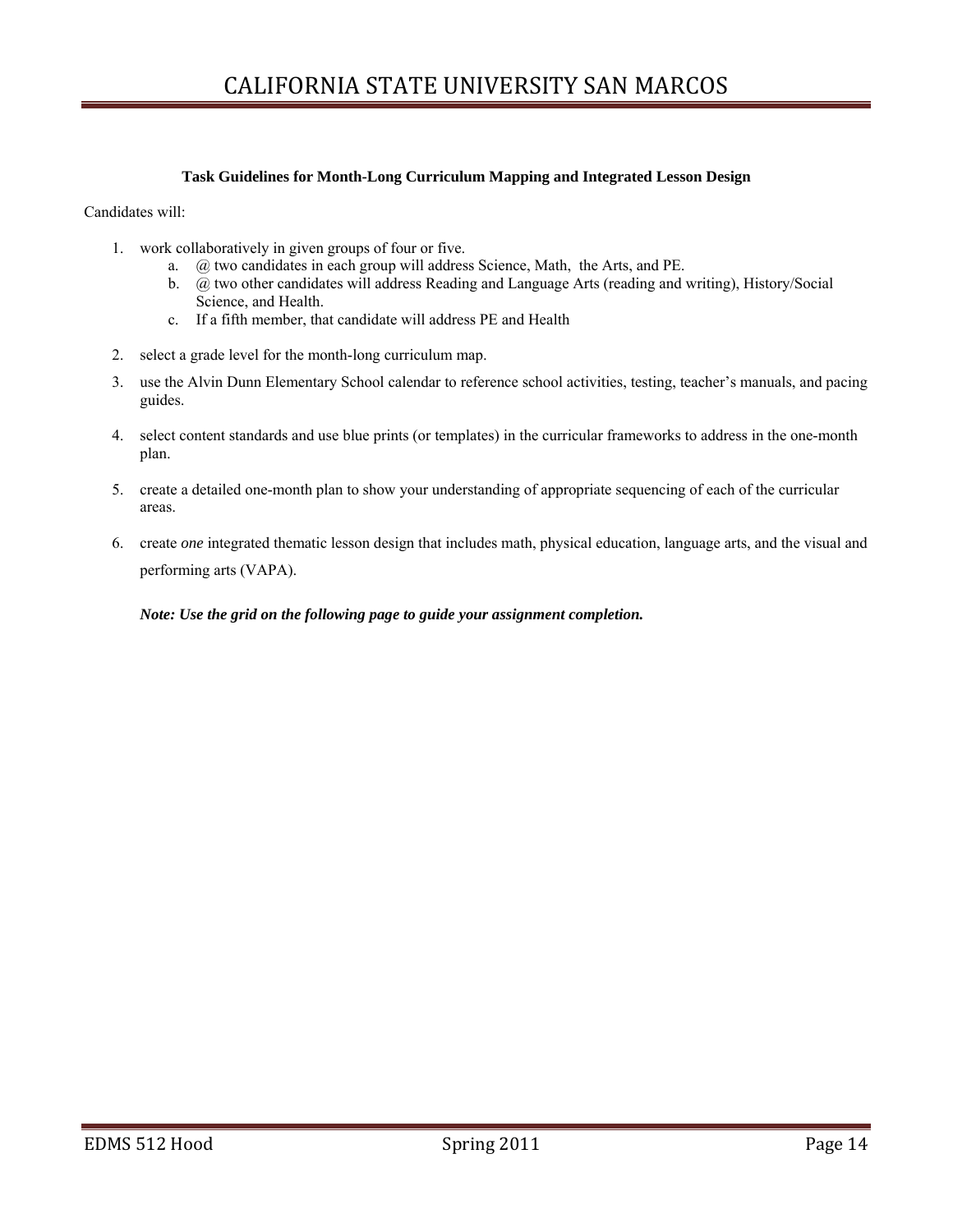|                                                                                               | $\sqrt{ }$ | Reading and<br>Language Arts | Math               | History/<br>Social<br>Science | Science               | <b>VAPA</b>        | Health                | PE                 |
|-----------------------------------------------------------------------------------------------|------------|------------------------------|--------------------|-------------------------------|-----------------------|--------------------|-----------------------|--------------------|
| School<br>Calendar                                                                            |            |                              |                    |                               |                       |                    |                       |                    |
| Classroom<br>Description                                                                      |            |                              |                    |                               |                       |                    |                       |                    |
| Curricular-<br>Specific State<br><b>Standards</b>                                             |            |                              |                    |                               |                       |                    |                       |                    |
| Standards-<br>Specific<br>Performance<br><b>Skills</b>                                        |            |                              |                    |                               |                       |                    |                       |                    |
| Instruction and<br>Assessment<br>Strategies:<br>Learning<br>Disabilities -<br>reading/writing |            |                              |                    |                               |                       |                    |                       |                    |
| Instruction and<br>Assessment<br>Strategies:<br>English<br>Learners                           |            |                              |                    |                               |                       |                    |                       |                    |
| Instruction and<br>Assessment<br>Strategies:<br><b>GATE</b>                                   |            |                              |                    |                               |                       |                    |                       |                    |
| Choices re:<br>Multiple<br>Intelligences                                                      |            |                              |                    |                               |                       |                    |                       |                    |
| Calendar<br>Matrix                                                                            |            |                              |                    |                               |                       |                    |                       |                    |
| Completed<br>Integrated<br><b>Lesson Design</b>                                               |            |                              |                    |                               |                       |                    |                       |                    |
| Assessments<br>(E, PM, S)                                                                     |            | E:<br>PM:<br>$S$ :           | E:<br>PM:<br>$S$ : | $E$ :<br>PM:<br>$S$ :         | $E$ :<br>PM:<br>$S$ : | E:<br>PM:<br>$S$ : | $E$ :<br>PM:<br>$S$ : | E:<br>PM:<br>$S$ : |
| Resources and<br>Teacher<br>Technology                                                        |            |                              |                    |                               |                       |                    |                       |                    |
| Student<br>Technology                                                                         |            |                              |                    |                               |                       |                    |                       |                    |

### Checklist and Guide for Month-Long Curriculum Map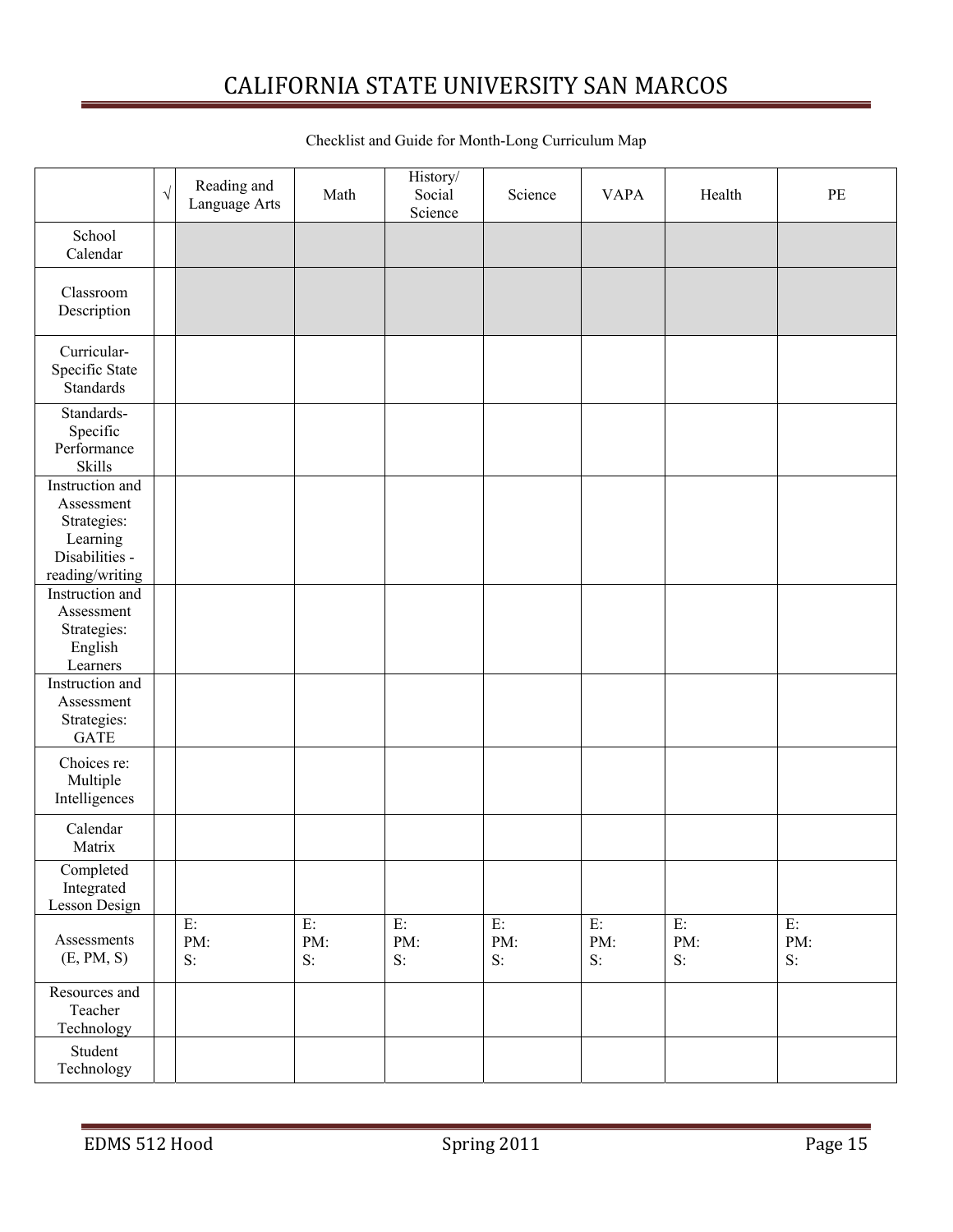#### **Rubric: Month-Long Curriculum Map and Integrated Lesson Design 25 Points**

| <b>Elements and Potential Points</b>                                                                                                                                                                                                                                                                                                                                                                            | <b>Beginning to Meet</b>                                                                                                                                                                                                                                                                                                                                                                    | <b>Approaching</b>                                                                                                                                                                                                                                                                                                                                                                                                                                                           | <b>Meets</b>                                                                                                                                                                                                                                                                                                                                                                                                                                 | <b>Points</b><br>earned |
|-----------------------------------------------------------------------------------------------------------------------------------------------------------------------------------------------------------------------------------------------------------------------------------------------------------------------------------------------------------------------------------------------------------------|---------------------------------------------------------------------------------------------------------------------------------------------------------------------------------------------------------------------------------------------------------------------------------------------------------------------------------------------------------------------------------------------|------------------------------------------------------------------------------------------------------------------------------------------------------------------------------------------------------------------------------------------------------------------------------------------------------------------------------------------------------------------------------------------------------------------------------------------------------------------------------|----------------------------------------------------------------------------------------------------------------------------------------------------------------------------------------------------------------------------------------------------------------------------------------------------------------------------------------------------------------------------------------------------------------------------------------------|-------------------------|
| <b>Class Description and</b><br>Demographics (1)                                                                                                                                                                                                                                                                                                                                                                | Description is unclear, not<br>well organized, and/or<br>incomplete                                                                                                                                                                                                                                                                                                                         | Description is somewhat<br>clear, organized, and may<br>be incomplete                                                                                                                                                                                                                                                                                                                                                                                                        | Description is clear, well<br>organized, and through                                                                                                                                                                                                                                                                                                                                                                                         |                         |
| <b>Calendar Matrix (8)</b><br><b>With All Required Elements</b>                                                                                                                                                                                                                                                                                                                                                 | Few/Some required elements<br>of the Month-Long<br>Curriculum Map are<br>addressed in the matrix.<br>Many gaps.                                                                                                                                                                                                                                                                             | Most/All required elements<br>of the Month-Long<br>Curriculum Map are<br>addressed in the matrix.<br>Some gaps.                                                                                                                                                                                                                                                                                                                                                              | All required elements of<br>the Month-Long<br>Curriculum Map are<br>thoroughly addressed in<br>the matrix.                                                                                                                                                                                                                                                                                                                                   |                         |
| <b>Curricular-Specific State</b><br>Standards (3)                                                                                                                                                                                                                                                                                                                                                               | Few of the content standards<br>have a thematic connection<br>and there is little connection<br>to the performance skills.                                                                                                                                                                                                                                                                  | Some of the content<br>standards have a thematic<br>connection and some are<br>related to the performance<br>skills.                                                                                                                                                                                                                                                                                                                                                         | All content standards are<br>correctly thematically<br>connected. The<br>performance skills are<br>strongly related to the<br>mastery of the content<br>standards.                                                                                                                                                                                                                                                                           |                         |
| <b>Standards-Specific</b><br><b>Performance Skills (3)</b>                                                                                                                                                                                                                                                                                                                                                      | The performance skills are<br>somewhat engaging and<br>connected to the content<br>standards. Not all students<br>are presented with<br>challenging materials.                                                                                                                                                                                                                              | Some performance skills<br>are engaging and directly<br>related to the content<br>standards; some of the<br>strategies and content are<br>challenging for students.                                                                                                                                                                                                                                                                                                          | Performance skills are<br>engaging and clearly<br>designed to help students<br>meet mastery of content<br>standards. Strategies and<br>content for all students is<br>challenging.                                                                                                                                                                                                                                                           |                         |
| <b>Integrated Lesson Design (8)</b><br><b>Instruction and Assessment</b><br><b>Strategies:</b><br><b>Learning Disabilities</b><br>$\bullet$<br>-reading/writing<br><b>English Learners</b><br>$\bullet$<br><b>GATE</b><br>$\bullet$<br><b>Choices re: Multiple</b><br><b>Intelligences</b><br><b>Student Technology</b><br>Assessments:<br><b>Entry-Level</b><br><b>Progress Monitoring</b><br><b>Summative</b> | There are few connections to<br>the content standards and<br>performance skills.<br>Assigned content areas not<br>well integrated.<br>No differentiation to meet the<br>special needs of students<br>(LD, EL, GATE).<br>No variety of activity choices<br>to accommodate multiple<br>intelligences.<br>No student technology<br>included.<br>Insufficient levels of<br>assessment included. | Instruction and<br>assessments are related to<br>performance skills, but do<br>not reflect a connection to<br>the content standards. (or<br>vice-versa)<br>Some integration of<br>assigned content areas.<br>Some differentiation of<br>instruction and assessment<br>are evident.<br>Some variety of activity<br>choices to accommodate<br>multiple intelligences.<br>Fewer than two types of<br>technology included.<br>Fewer than three levels of<br>assessment included. | Instruction and<br>assessments are directly<br>related to the content<br>standards and<br>performance skills.<br>All content areas are<br>authentically integrated.<br>Differentiation of<br>instruction and<br>assessment are clearly<br>evident.<br>Wide variety of activity<br>choices to accommodate<br>multiple intelligences.<br>At least two types of<br>technology included.<br>All assessment levels are<br>included in the design. |                         |
| Resources(2)                                                                                                                                                                                                                                                                                                                                                                                                    | There is a minimal or no<br>resources with some pacing<br>that is appropriate.                                                                                                                                                                                                                                                                                                              | Some resources are used<br>other than the textbook<br>with appropriate pacing.                                                                                                                                                                                                                                                                                                                                                                                               | Resources sited involve<br>text books, websites,<br>technology, and<br>teacher's creativity based<br>on appropriate pacing.                                                                                                                                                                                                                                                                                                                  |                         |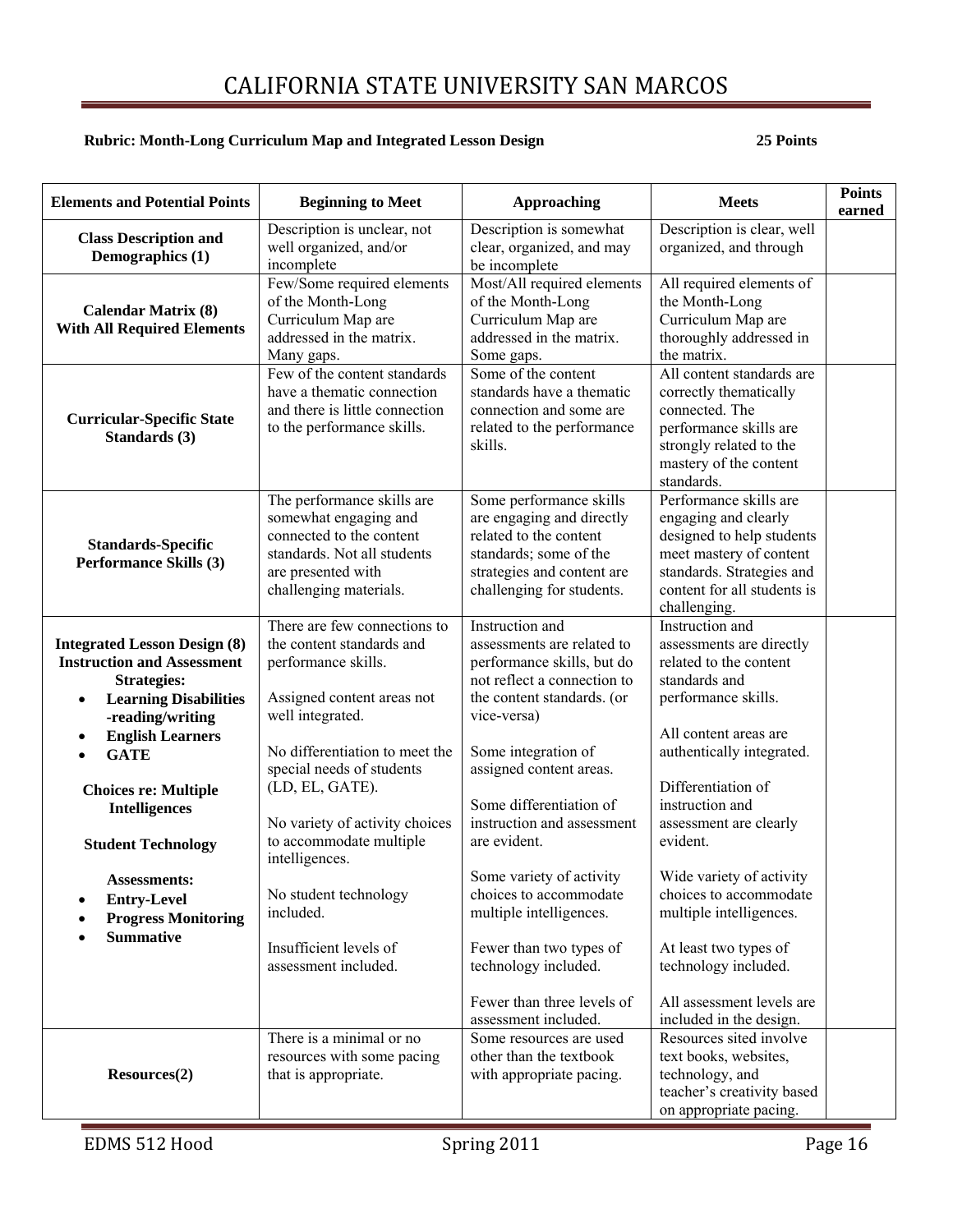|                    | <b>The IEP Process</b>                                                     | $(20$ Points)                                                                                                                                                                                                                                  | Due by 3/9 (at least 5 days prior to last class session)                                                                                                                                                                                                                                                                                                                                                                                                                                                                                                                                                                                                                                                                                                                                                                                                                                                                                                                                                                                                                                                                                                                                                               |
|--------------------|----------------------------------------------------------------------------|------------------------------------------------------------------------------------------------------------------------------------------------------------------------------------------------------------------------------------------------|------------------------------------------------------------------------------------------------------------------------------------------------------------------------------------------------------------------------------------------------------------------------------------------------------------------------------------------------------------------------------------------------------------------------------------------------------------------------------------------------------------------------------------------------------------------------------------------------------------------------------------------------------------------------------------------------------------------------------------------------------------------------------------------------------------------------------------------------------------------------------------------------------------------------------------------------------------------------------------------------------------------------------------------------------------------------------------------------------------------------------------------------------------------------------------------------------------------------|
|                    |                                                                            |                                                                                                                                                                                                                                                | <b>Learner Outcomes:</b> Knowledge of nondiscriminatory assessment processes for making a child eligible for special education,<br>and the teacher's role in developing IEPs. To gain insight and understanding of the roles and<br>responsibilities of the general education teacher and other team members in the IEP process. To<br>articulate the roles and processes observed in an IEP meeting.                                                                                                                                                                                                                                                                                                                                                                                                                                                                                                                                                                                                                                                                                                                                                                                                                  |
| <b>Assessment:</b> | 2)<br>3 <sup>)</sup><br>4)<br>5)<br>6)<br>family centeredness.<br>7)<br>8) | IEP team member, and writing a 3-page paper to determine:<br>ability, and the parents' role in the process.<br>responsibilities, and identify<br>of the assessment procedures and results.<br>Evaluation of the role of the classroom teacher. | Candidates synthesize their knowledge of nondiscriminatory assessment, processes for<br>appropriate placement of a child eligible for special education, and the teacher's role in<br>developing an IEP by attending an IEP meeting, interviewing a general and special education<br>1) A resource list of the special education and related services personnel in the school and<br>district in which the candidate is assigned to do clinical practice.<br>A reflective paragraph highlighting the IEP Team's communication and problem-solving<br>Examining and reporting on the assessment processes for a student referred for a special<br>education evaluation in their assigned school. This should include the assessment team member<br>Description of the school's assessment processes, including impression of parents' understanding<br>Suggestions for improvement in the assessment processes, if appropriate.<br>Impressions of an IEP meeting in terms of team communication, creative problem solving, and<br>Any improvements in the process observed or questions you still have based on what was learned<br>in class, observed in the IEP meeting, or prompted by the teacher/staff interviews. |

| Resource(s):                                                                                                                                                                                                  | <b>Title and Necessary Information:</b>                                                                                                                                                                                                                                                                                                                                                                                                                                                                                                                                                                                                                                         |
|---------------------------------------------------------------------------------------------------------------------------------------------------------------------------------------------------------------|---------------------------------------------------------------------------------------------------------------------------------------------------------------------------------------------------------------------------------------------------------------------------------------------------------------------------------------------------------------------------------------------------------------------------------------------------------------------------------------------------------------------------------------------------------------------------------------------------------------------------------------------------------------------------------|
| <b>Texts/chapters</b>                                                                                                                                                                                         | Turnbull, A., Turnbull, R., & Wehmeyer, M. L. (2010). Exceptional lives. Special education in today's<br>schools. (6 <sup>th</sup> ed.). Upper Saddle River, NJ. Pearson Education, Inc.<br>Ch. 1, 2 & $5-16$<br>Villa, R. A., & Thousand, J. S. (2005). Creating an inclusive school ( $2^{nd}$ ed.). Alexandria, VA:<br>Association for Supervision and Curriculum Development.<br>Chapters 1, 2, 3, 4 & 7                                                                                                                                                                                                                                                                    |
| <b>Internet Sites</b>                                                                                                                                                                                         | Review of Student Success Team: http://www.cde.ca.gov/ls/ai/dp/sb65sst.asp                                                                                                                                                                                                                                                                                                                                                                                                                                                                                                                                                                                                      |
| These sites given<br>are a mere<br>sampling of online<br>resources, and none<br>are necessarily<br>considered to be<br>definitive<br>resources. Please<br>feel free to explore<br>other sites on your<br>own. | Ideas for teaching students who are gifted, learning disabled, visually or hearing impaired, emotionally<br>disturbed, physically challenged, or those who have AD/HD:<br>http://www.teachervision.fen.com/special-education/new-teacher/48460.html<br>Ideas for students with autism: http://www.child-autism-parent-cafe.com/autism-students-in-inclusive-<br>classrooms.html<br>Traumatic Brain Injury: http://www.fldoe.org/ese/pdf/trauma.pdf (Particularly see Appendix info)<br>Intellectual Disability (formerly Mental Retardations):<br>http://www.theteachersguide.com/MentalRetFactSheet.html and<br>http://www.brighthub.com/education/special/articles/35921.aspx |
|                                                                                                                                                                                                               | U.S. Dept. of Education IDEA: http://idea.ed.gov/explore/home (This OSERS IDEA Home Page site<br>provides a detailed explanation of IDEA.)                                                                                                                                                                                                                                                                                                                                                                                                                                                                                                                                      |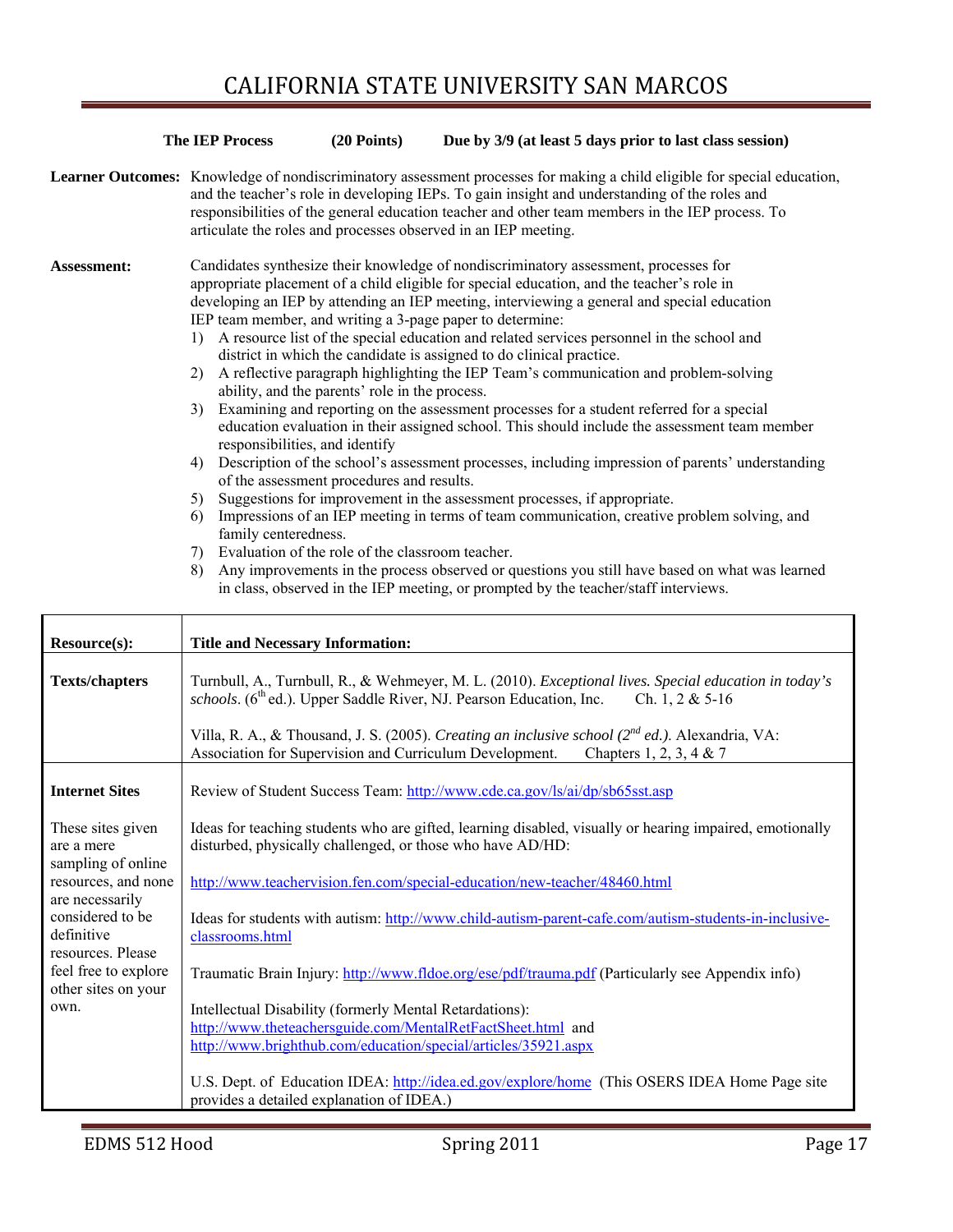#### **Task Guidelines for the IEP Process**

Today's teachers will have students with identifiable disabilities in their classrooms. When the Student Success Team (SST) [http://www.cde.ca.gov/ls/ai/dp/sb65sst.asp] process--within the RtI process--is not satisfactory, a recommendation for the development of an Individualized Education Program (IEP) may be the next step.

When interviewing and observing IEP Team members and meetings, the following should be addressed:

- 1. Who are all of the special education and related service personnel who were called upon for support in the school and in the school district? Should there have been additional resources that could have assisted with the process?
- 2. How does the school staff ensure that students receive nondiscriminatory evaluations and appropriate educational experiences?
- 3. Does the school's specific IEP meeting format address the following:
	- Assess all areas related to the suspected disability *Breadth of assessment*  More than one test must be used as the basis of evaluation
	- *Administration of assessment*  Select and administer nondiscriminatory racial and ethnic assessments Use trained personnel to administer assessments
	- *Timing of assessment*  Nondiscriminatory evaluation must occur before initial placement into or out of special education Reevaluation occurs every three years or more frequently, if conditions warrant or parents/guardians, or teacher request
	- *Parental/Guardian notification and consent*  Parents/guardians must be fully informed and consent to having their child assessed Consent for evaluation is not consent for placement into special education; separate consent is required for consent
	- Interpretation of assessment results must consider a variety of sources.
- 4. What does the school's specific IEP look like? What is the evidence of/how are the following addressed in the IEP?:
	- The student's present level of educational performance, including how the disability affects the educational experience;
	- Measurable annual goals and short-term objectives;
	- The special education accommodations, related services, and other ways support will be provided to ensure the student's success;
	- The extent to which the student will participate with students who do not have disabilities in the general education and extracurricular activities;
	- Individual modifications if the student participates in standardized assessments, and explanation why, if the student does not participate in such assessments;
	- The projected start date, frequency, location, and duration of modifications/services;
	- Brief discussion of how the student's progress toward annual goals will be assessed.

#### **School-Based Activities**

 Interview one of the special education support personnel and a general education teacher. Prepare a list of questions Include this information in the paper you write. With permission of the parent(s), attend an IEP meeting as a non-participant ahead of time and write their responses on the same questionnaire. Ask how the assessment process in the school ensures that each of the responsibilities of a student's evaluation team is fulfilled. Determine the role of the general education teacher. observer. While observing, use your own knowledge of the IEP Process to assess the presence or absence of best practices apparent during the meeting. Write a 3-page reflection that focuses upon what you observed and ways in which to optimize IEP team communication, general education teacher's involvement, creative problem solving, and family centeredness based on your current knowledge.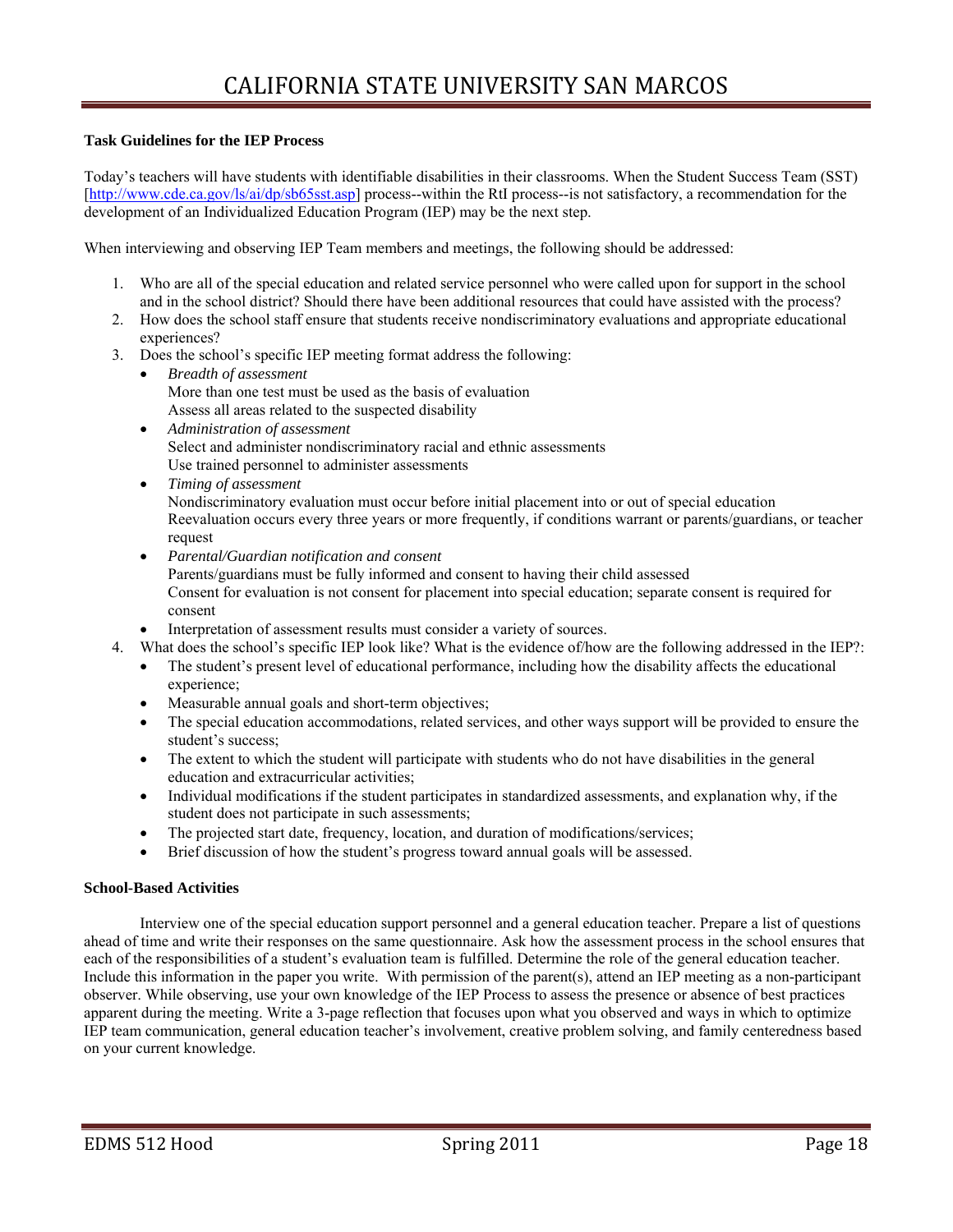### **Rubric for IEP Process** 20 Points **20 Points**

| <b>Elements</b>                                        | <b>Beginning to meet</b><br>3 points                                                                                                                                                                                       | <b>Approaching</b><br>4 points                                                                                                                                                               | <b>Meets</b><br>5 points                                                                                                                                                                                                    | <b>Points</b> |  |  |  |
|--------------------------------------------------------|----------------------------------------------------------------------------------------------------------------------------------------------------------------------------------------------------------------------------|----------------------------------------------------------------------------------------------------------------------------------------------------------------------------------------------|-----------------------------------------------------------------------------------------------------------------------------------------------------------------------------------------------------------------------------|---------------|--|--|--|
| <b>Understanding of the IEP</b><br>process             | Has some understanding of<br>the process. Identifies the<br>members of the team and<br>what they contributed to<br>the team. Little reflection<br>on the effectiveness and<br>the improvement based on<br>student's needs. | Understands the process.<br>Knows the roles and<br>responsibilities of the team<br>members. Some reflection<br>on the effectiveness and<br>some improvement based on<br>the student's needs. | Understands the process.<br>Clearly defines the roles and<br>responsibilities of each<br>member of the team and<br>reflects on their effectiveness.<br>Defends suggestions for<br>improvement based the<br>student's needs. |               |  |  |  |
| Understanding<br>assessment                            | Not clear about the<br>assessment process as it<br>relates to qualifying for<br>services.                                                                                                                                  | Some understanding of the<br>assessment used during the<br>IEP meeting. Some<br>understanding of the<br>assessments as they relate to<br>qualifying for services.                            | Discussion of assessment for<br>qualification based on the<br>handicapping condition.<br>Makes a strong connection<br>between assessment and<br>qualifying for services.                                                    |               |  |  |  |
| <b>General education</b><br>teacher's responsibilities | Identifies the role of the<br>general education teacher<br>without providing<br>reflection of their<br>contributions.                                                                                                      | Explains what the general<br>education teacher's role in<br>the meeting with some<br>reflection and evaluation.                                                                              | Identifies, reflects, and<br>evaluates the general<br>education teacher's role and<br>contributions during the<br>meeting to assist the child and<br>team in making appropriate<br>decisions.                               |               |  |  |  |
| <b>Parent involvement</b>                              | Understand the role of the<br>parent with little reflection<br>and analysis of<br>improvement.                                                                                                                             | Understands the role of the<br>parent with some reflection<br>on ways to improve parent<br>involvement.                                                                                      | Has a clear understanding of<br>the parent's role by assessing<br>and reflecting on the parent<br>involvement. Able to provide<br>constructive analysis of<br>improvement of the parent<br>involvement.                     |               |  |  |  |
| <b>Total Points:</b><br>120                            |                                                                                                                                                                                                                            |                                                                                                                                                                                              |                                                                                                                                                                                                                             |               |  |  |  |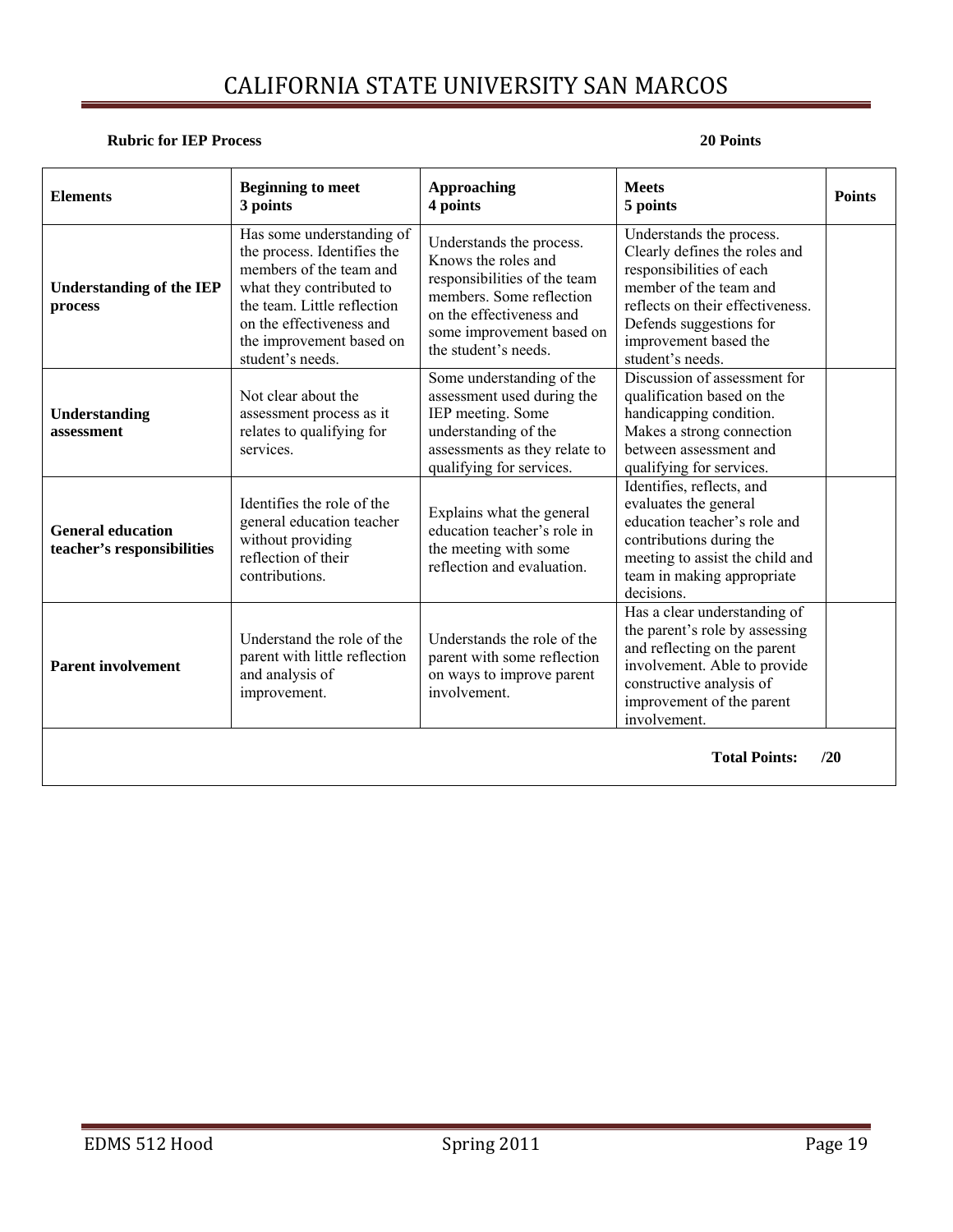### Tentative Course Schedule

| Day              | Date | <b>Topic</b>                                                                                                                                                                                                                                                                                                                                                                                                                                                                                                                 | <b>Related</b><br>Reading &<br><b>Materials</b><br><b>Done Prior</b><br>to Class          | <b>Assignments</b><br>Due                                                                                                                                                                                        |
|------------------|------|------------------------------------------------------------------------------------------------------------------------------------------------------------------------------------------------------------------------------------------------------------------------------------------------------------------------------------------------------------------------------------------------------------------------------------------------------------------------------------------------------------------------------|-------------------------------------------------------------------------------------------|------------------------------------------------------------------------------------------------------------------------------------------------------------------------------------------------------------------|
| 1                | 1/24 | The art of teaching is the art of assisting discovery. ~Mark Van<br>Doren<br>Introductions; Class Norms and Rotating Roles<br>Syllabus & Assignments<br><b>Class Time Structure</b><br>How do you make a great teacher?- Bill Gates<br>http://www.youtube.com/watch?v=1lcZbRY_bYs&feature=related<br>"Educationese"<br>TPE 6D and 14<br>Categories of Exceptionality<br>Special Education Law<br>Matrix Group Work: Assignment of Turnbull Chapters<br>PE Standards: Gr. $K +$<br>http://www.youtube.com/watch?v=JIFjitqMN40 | G&G: Ch. 2                                                                                | <b>Bring texts to</b><br>every class.<br><b>Bring hard copy</b><br>of syllabus to<br>class.<br><b>Tutoring</b><br><b>Reflection</b><br>[Behavior<br><b>Management</b><br><b>Needs and</b><br><b>Techniques</b> ] |
| $\boldsymbol{2}$ | 1/31 | The curriculum is so much necessary raw material, but warmth is<br>the vital element for the growing plant and for the soul of the child.<br>~Carl Jung<br><b>Curriculum Standards</b><br>Frameworks<br><b>Universal Access</b><br>http://www.calstat.org/closingachievementgapmessages.html<br>Matrix Group Work<br>PE Standards: Gr. 1                                                                                                                                                                                     | TTW: Ch 1-<br>G&G: Ch. 4<br>$(140-166)$                                                   | <b>Tutoring</b><br><b>Reflection</b><br>[Attention Span<br>and Motivation<br>Strategies]                                                                                                                         |
| $\mathbf{3}$     | 2/7  | Assessments http://www.cde.ca.gov/ta/tg/sr/resources.asp and<br>http://www.startest.org/cst.html<br>Nondiscriminatory Assessment<br>The Importance of Collecting Classroom Data<br>Community Assessment Information to Parents and Students<br>The IEP Process + Working with Families<br>Becoming Experts: Group Presentation Prep Work<br>Sample: http://www.youtube.com/watch?v=1XJqNhWWqtk (-)<br>PE Standards: Gr. 2                                                                                                    | G&G: Ch.<br>5&12<br>TTW: Ch. 1,<br>$4, + Various$<br>Chapters<br>assigned<br>individually | <b>Exceptionality</b><br><b>Matrix</b><br><b>Tutoring</b><br><b>Reflection</b><br>[Grading and<br><b>Evaluating</b>                                                                                              |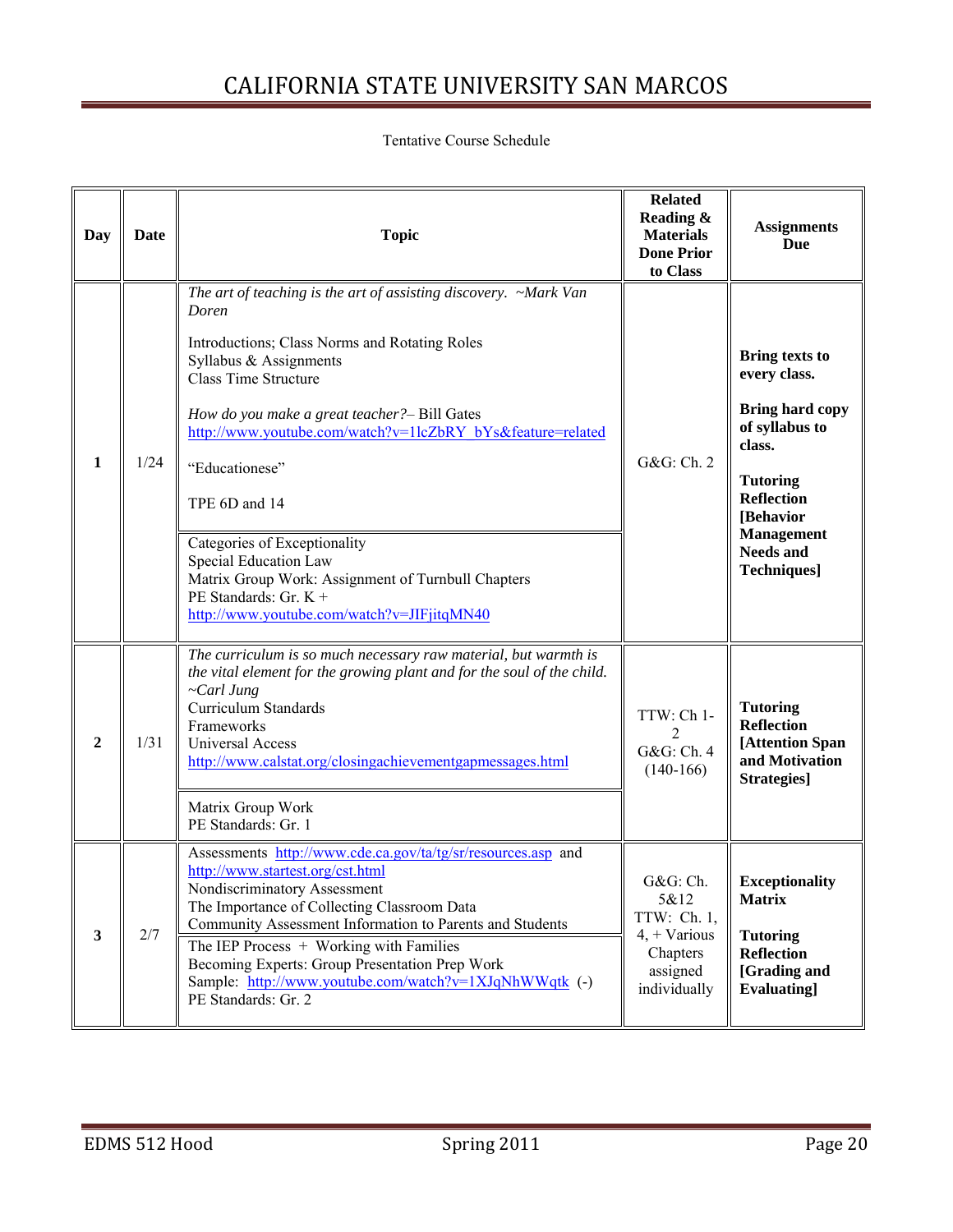| 4 | 2/14 | To teach is to learn twice. ~Joseph Joubert, Pensées, 1842<br>Response to Intervention $(RtI2)$<br>Differentiated Instruction<br>http://www.youtube.com/watch?v=7zBKAT3Ie s&feature=channel<br>Culturally Relevant and Responsive Teaching<br>Presentations: Mock IEPs by Category "Experts"<br>PE Standards: Gr. 3                                                                                                                                                                                                                                                                                                                                                                                | TTW: Ch.3  | <b>Mock IEPs</b><br>by Category<br>"Experts"<br>Post/Copy<br><b>Inclusion Tips</b><br>for Whole Class<br><b>Tutoring</b><br><b>Reflection</b><br>[Cultural<br>Relevance] |
|---|------|----------------------------------------------------------------------------------------------------------------------------------------------------------------------------------------------------------------------------------------------------------------------------------------------------------------------------------------------------------------------------------------------------------------------------------------------------------------------------------------------------------------------------------------------------------------------------------------------------------------------------------------------------------------------------------------------------|------------|--------------------------------------------------------------------------------------------------------------------------------------------------------------------------|
| 5 | 2/21 | Teachers are expected to reach unattainable goals with inadequate<br>tools. The miracle is that at times they accomplish this impossible<br>task. ~Haim G. Ginott<br><b>Integrating Curriculum</b><br>Unit Planning: Curriculum Mapping<br>Beginning the Month-Long Integrated Curriculum Map<br>The secret of teaching is to appear to have known all your life what<br>you just learned this morning. ~Author Unknown<br>A Personal Philosophy of Education<br>Developing a Letter of Introduction and Résumé<br><b>TPE Portfolio Reminder</b><br>$1:00-2:15$<br>Guest Speaker: Diana Sanchez, M. Ed.<br>Career Counselor/Education Liaison<br><b>CSUSM Career Center</b><br>PE Standards: Gr. 4 | G&G: Ch. 8 | <b>Tutoring</b><br><b>Reflection</b><br>[Instructional<br>Strategies]                                                                                                    |
| 6 | 2/28 | The best teachers teach from the heart, not from the book. ~Author<br>Unknown<br>Cont. Month-Long Integrated Curriculum Map<br>Cont. Month-Long Integrated Curriculum Map<br>PE Standards: Gr. 5                                                                                                                                                                                                                                                                                                                                                                                                                                                                                                   |            | <b>Revised</b><br>Philosophy;<br>Letter of<br>Introduction;<br><b>Resume</b><br><b>Tutoring</b><br><b>Reflection</b><br>[Differentiation]                                |